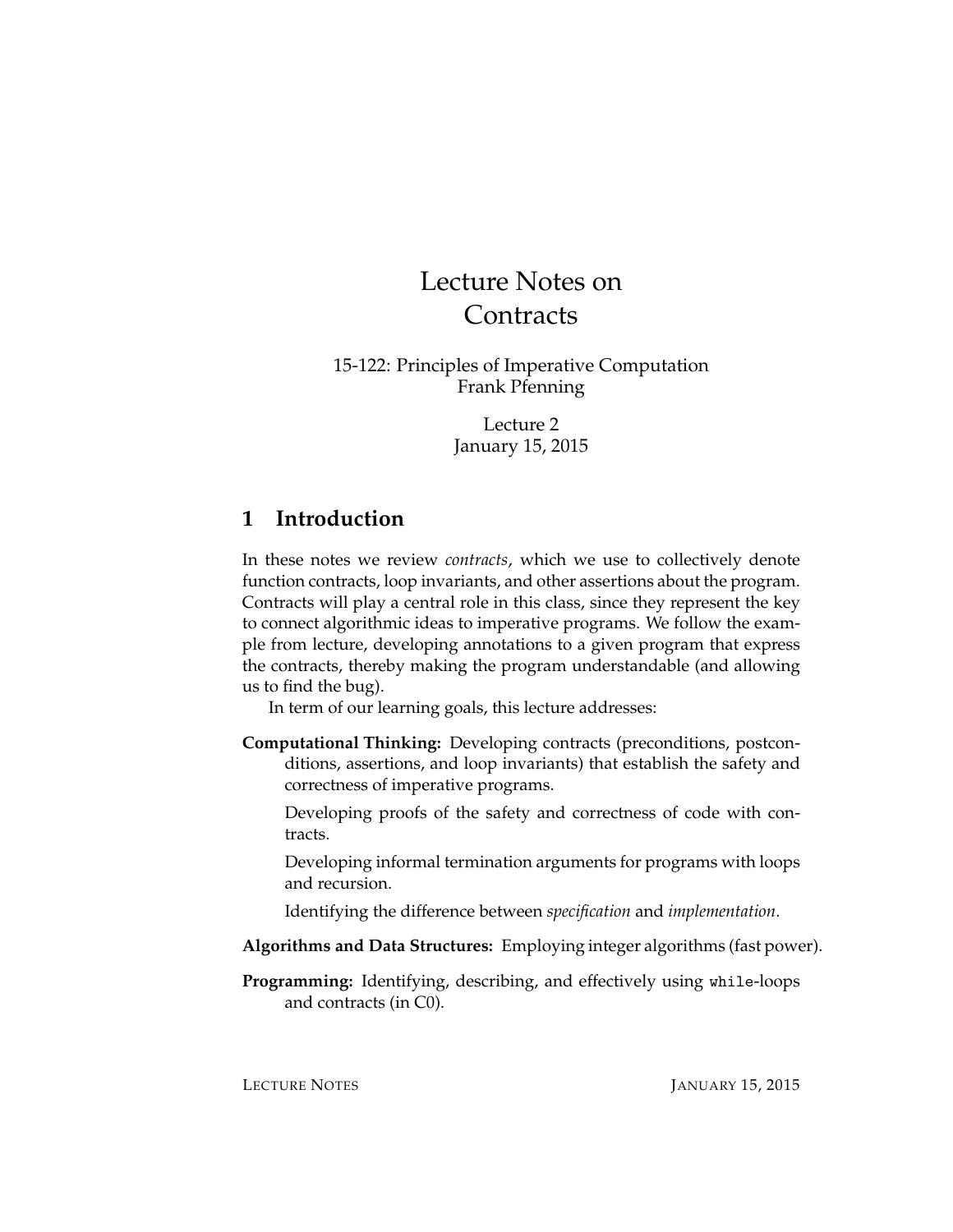If you have not seen this example, we invite you to read this section by section to see how much of the story you can figure out on your own before moving on to the next section.

# **2 A Mysterious Program**

You are a new employee in a company, and a colleague comes to you with the following program, written by your predecessor who was summarily fired for being a poor programmer. Your colleague claims he has tracked a bug in a larger project to this function. It is your job to find and correct this bug.

```
int f (int x, int y) {
 int r = 1;
 while (y > 1) {
   if (y \, % 2 == 1) {
      r = x * r;}
   x = x * x;y = y / 2;}
 return r * x;
}
```
Before you read on, you might examine this program for a while to try to determine what it does, or is supposed to do, and see if you can spot the problem.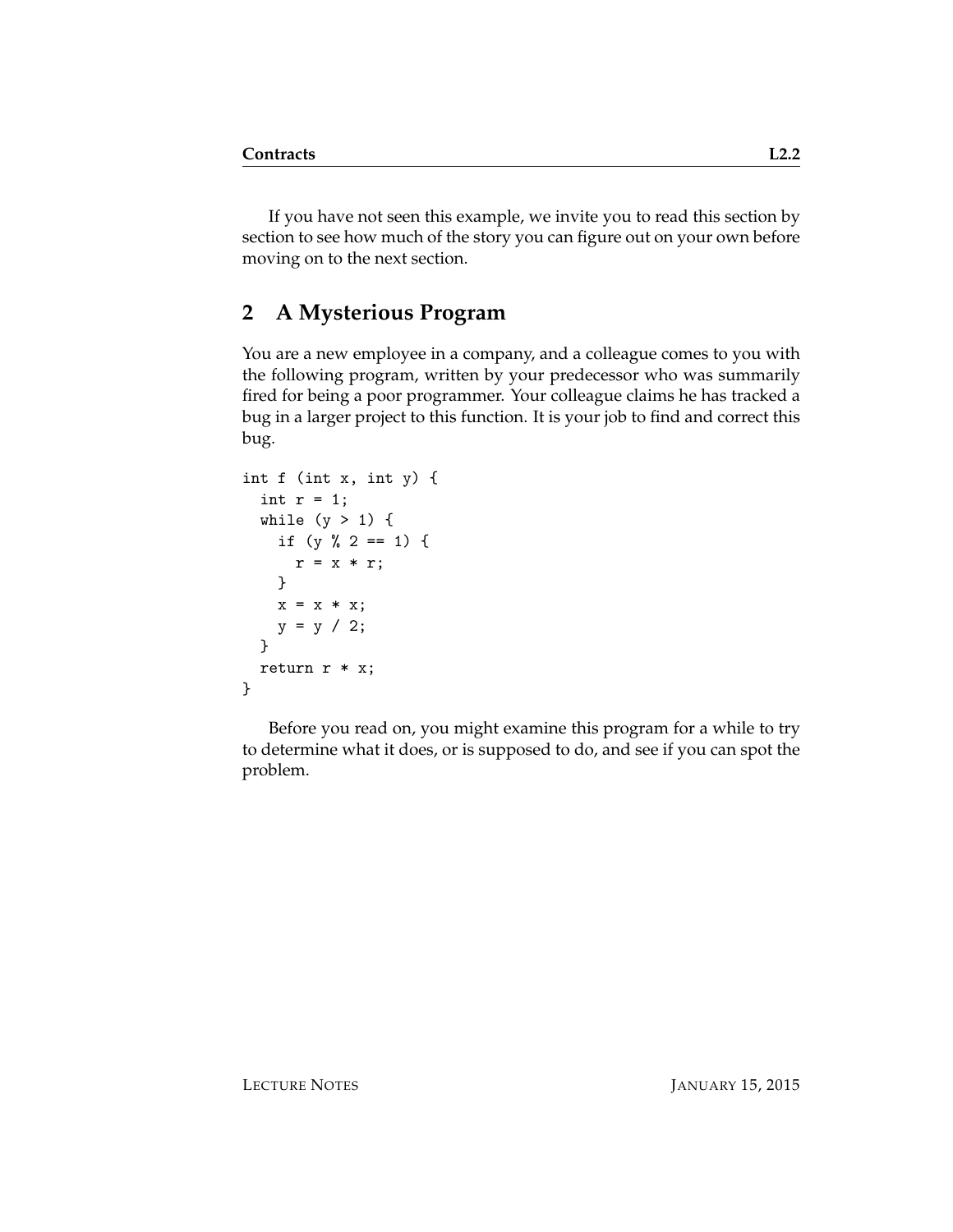# **3 Forming a Conjecture**

The first step it to execute the program on some input values to see its results. The code is in a file called [mystery2.c0](http://www.cs.cmu.edu/~fp/courses/15122-f14/lectures/01-overview/mystery2.c0) so we invoke the coin interpreter to let us experiment with code.

```
% coin mystery2.c0
C0 interpreter (coin) 0.3.2 'Nickel' (r256, Thu Jan 3 14:18:03 EST 2013)
Type '#help' for help or '#quit' to exit.
-->
```
At this point we can type in statements and they will be executed. One form of statement is an expression, in which case coin will show its value. For example:

--> 3+8; 11 (int) -->

We can also use the functions in the files that we loaded when we started coin. In this case, the mystery function is called f, so we can evaluate it on some arguments.

```
\leftarrow + f(2,3);
8 (int)
\leftarrow + f(2,4);16 (int)
\leftarrow + f(1,7);
1 (int)
\leftarrow + f(3,2);
9 (int)
-->
```
Can you form a conjecture from these values?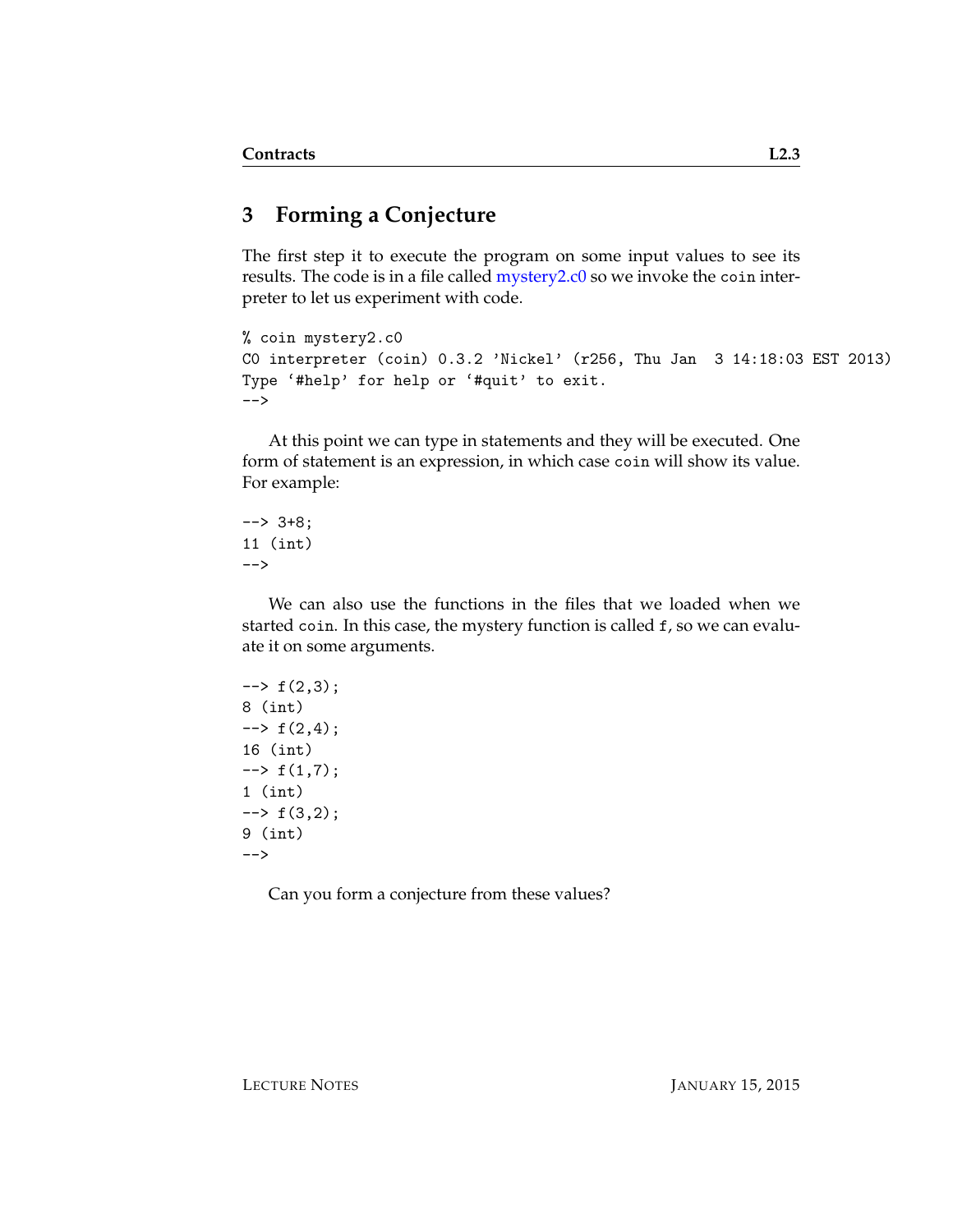From these and similar examples, you might form the conjecture that  $f(x, y) = x^y$ , that is, x to the power y. One can confirm that with a few more values, such as

 $\rightarrow$  f(-2,3); -8 (int)  $\rightarrow$  f(2,8); 256 (int)  $\leftarrow$  +  $f(2,10)$ ; 1024 (int) -->

It seems to work out! Our next task is to see why this function actually computes the power function. Understanding this is necessary so we can try to find the error and correct it.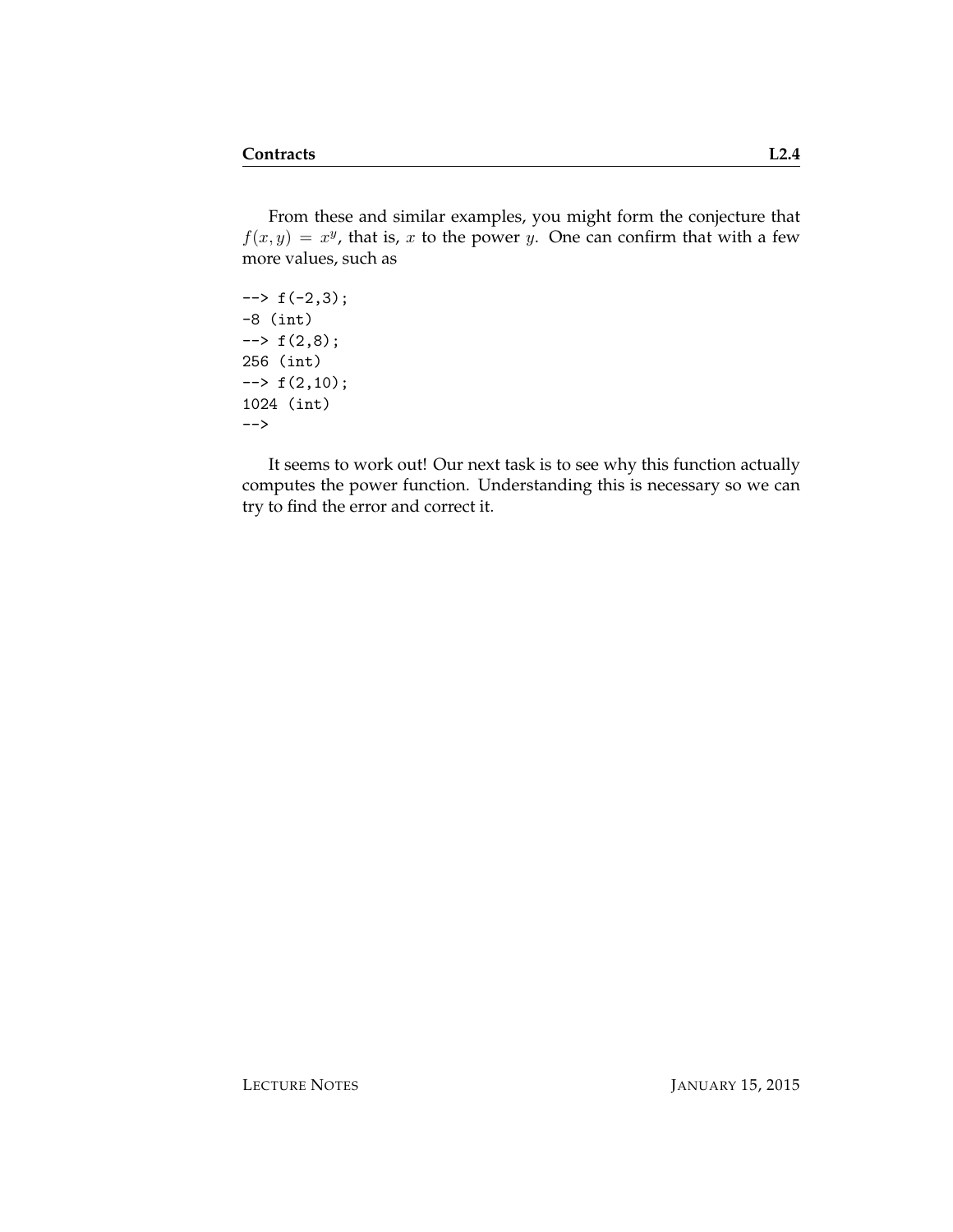#### **4 Finding a Loop Invariant**

Now we start to look inside the function and see how it computes.

```
int f (int x, int y) {
  int r = 1;
  while (y > 1) {
    if (y \, % \, 2 == 1) \, {\mathfrak{t}}r = x * r;}
    x = x * x;y = y / 2;}
  return r * x;
}
```
We notice the conditional

```
if (y \, % \, 2 == 1) \, {\mathfrak{t}}r = x * r;}
```
The condition tests if  $y$  modulo 2 is 1. For positive  $y$ , this is true if  $y$  is odd. We also observe that in the loop body,  $y$  must indeed be positive so this is a correct test for whether  $y$  is odd.

Each time around the loop we divide  $y$  by 2, using integer division (which rounds towards 0). It is exact division if  $y$  is even. If  $y$  starts as a power of 2, it will remain even throughout the iteration. In this case  $r$ will remain 1 throughout the execution of the function. Let's tabulate how the loop works for  $x = 2$  and  $y = 8$ . But at which point in the program do we tabulate the values? It turns out generally the best place for a loop is *just before the exit condition is tested*. By *iteration 0* we mean when we enter the loop the first time and test the condition; *iteration 1* is after the loop body has been traversed once and we are looking again at the exit condition, etc.

| iteration | $\boldsymbol{x}$ | $\boldsymbol{y}$ |  |
|-----------|------------------|------------------|--|
|           | $\overline{2}$   | 8                |  |
|           |                  | 4                |  |
| 2         | 16               | 2                |  |
| 3         | 256              |                  |  |

After 3 iterations,  $x = 256$  and  $y = 1$ , so the loop condition  $y > 1$  becomes false and we exit the loop. We return  $r * x = 256$ .

LECTURE NOTES JANUARY 15, 2015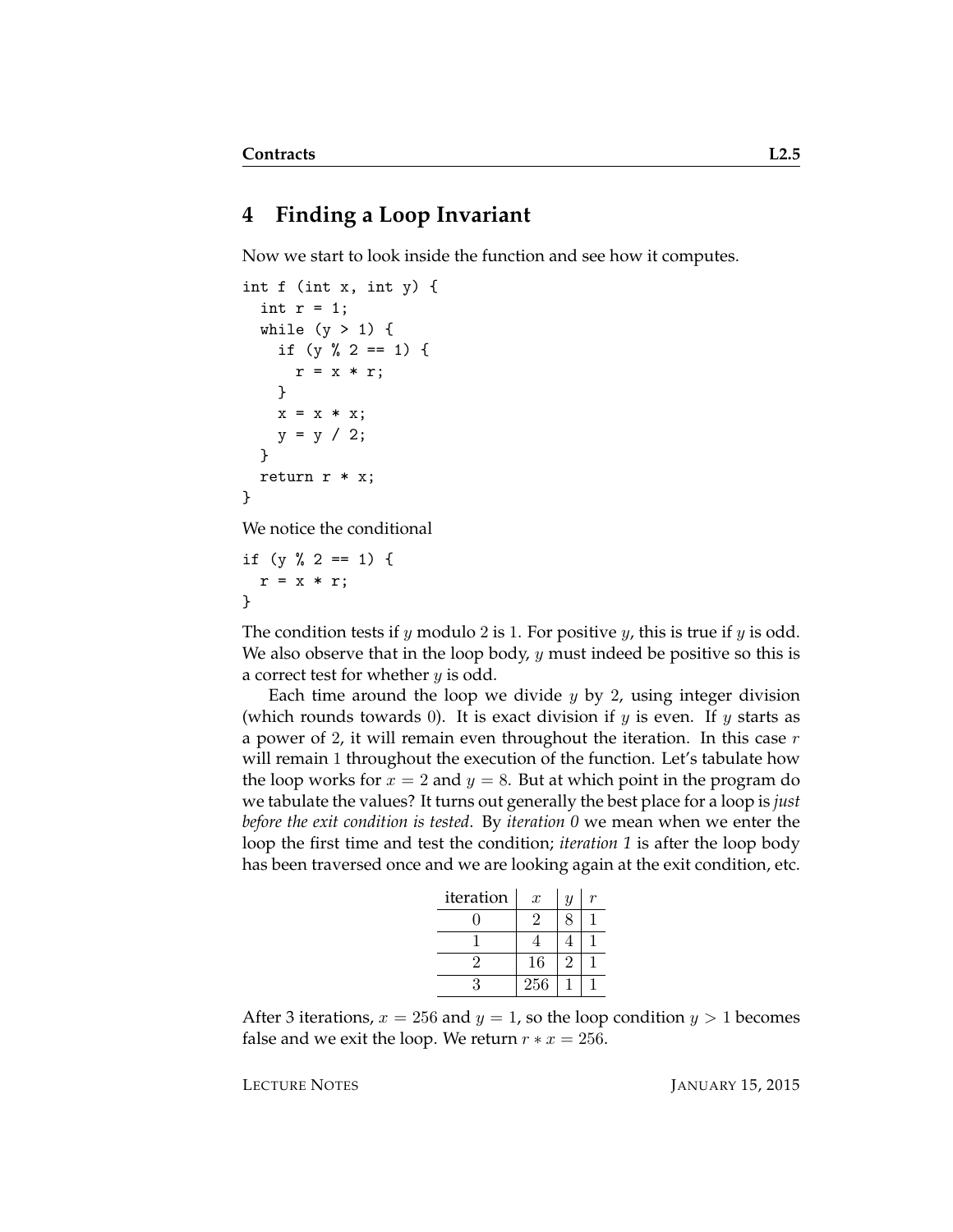To understand *why* this loop works we need to find a so-called *loop invariant*: a quantity that does not change throughout the loop. In this example, when  $y$  is a power of 2 then  $r$  is a loop invariant. Can you see a loop invariant involving just  $x$  and  $y$ ?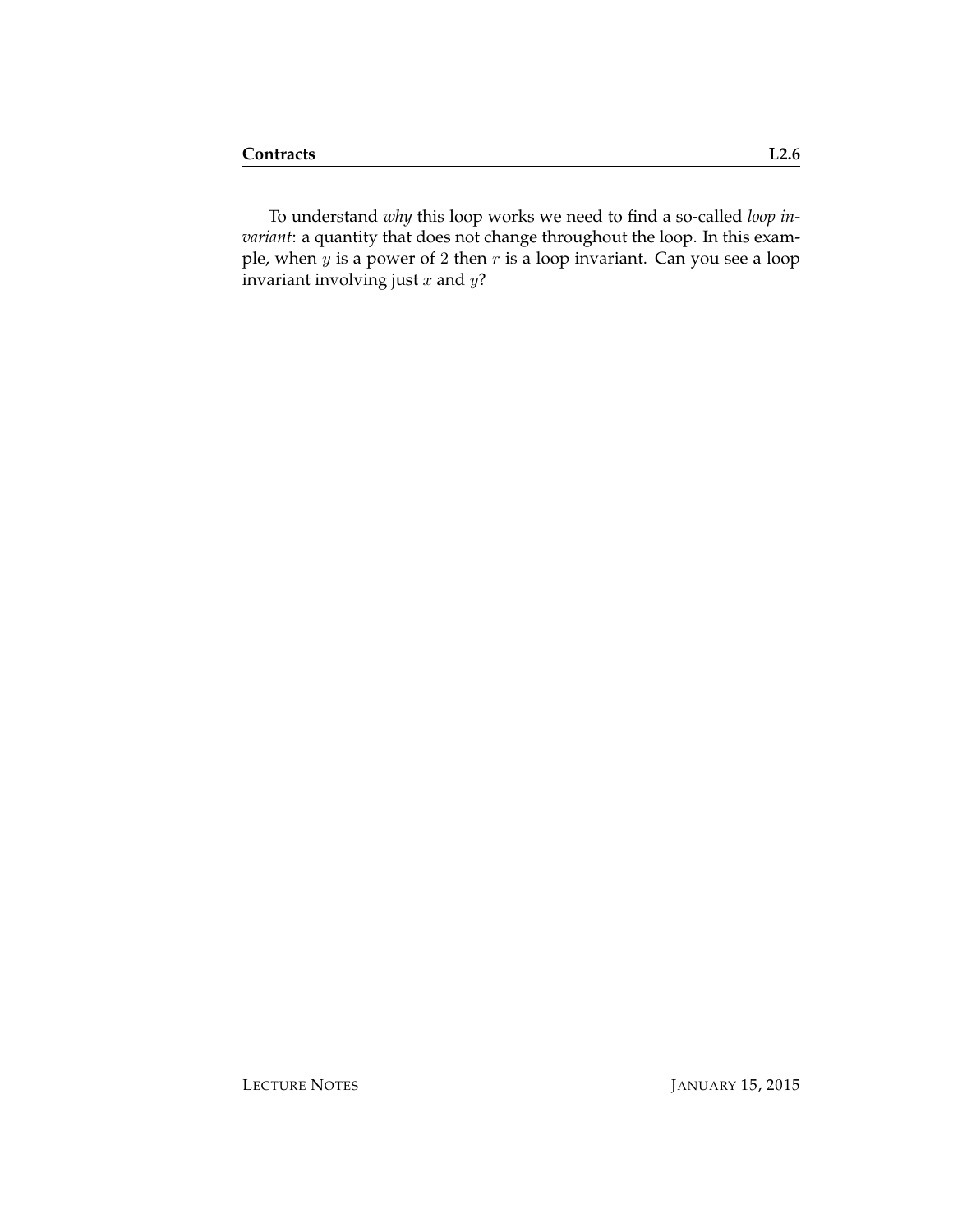Going back to our earlier conjecture, we are trying to show that this function computes  $x^y$ . Interestingly, after every iteration of the loop, this quantity is exactly the same! Before the first iteration it is  $2^8 = 256$ . After the first iteration it is  $4^4 = 256$ . After the second iteration it is  $16^2 = 256$ . After the third iteration is it is  $256<sup>1</sup> = 256$ . Let's note it down in the table.

| iteration | $\boldsymbol{x}$ | $\overline{y}$ | r | $x^y$ |
|-----------|------------------|----------------|---|-------|
|           | 2                | 8              |   | 256   |
|           |                  |                |   | 256   |
|           | 16               | 2              |   | 256   |
| 3         | 256              |                |   | 256   |

Still concentrating on this special case where  $y$  is a power of 2, let's see if we can use the invariant to show that the function is correct.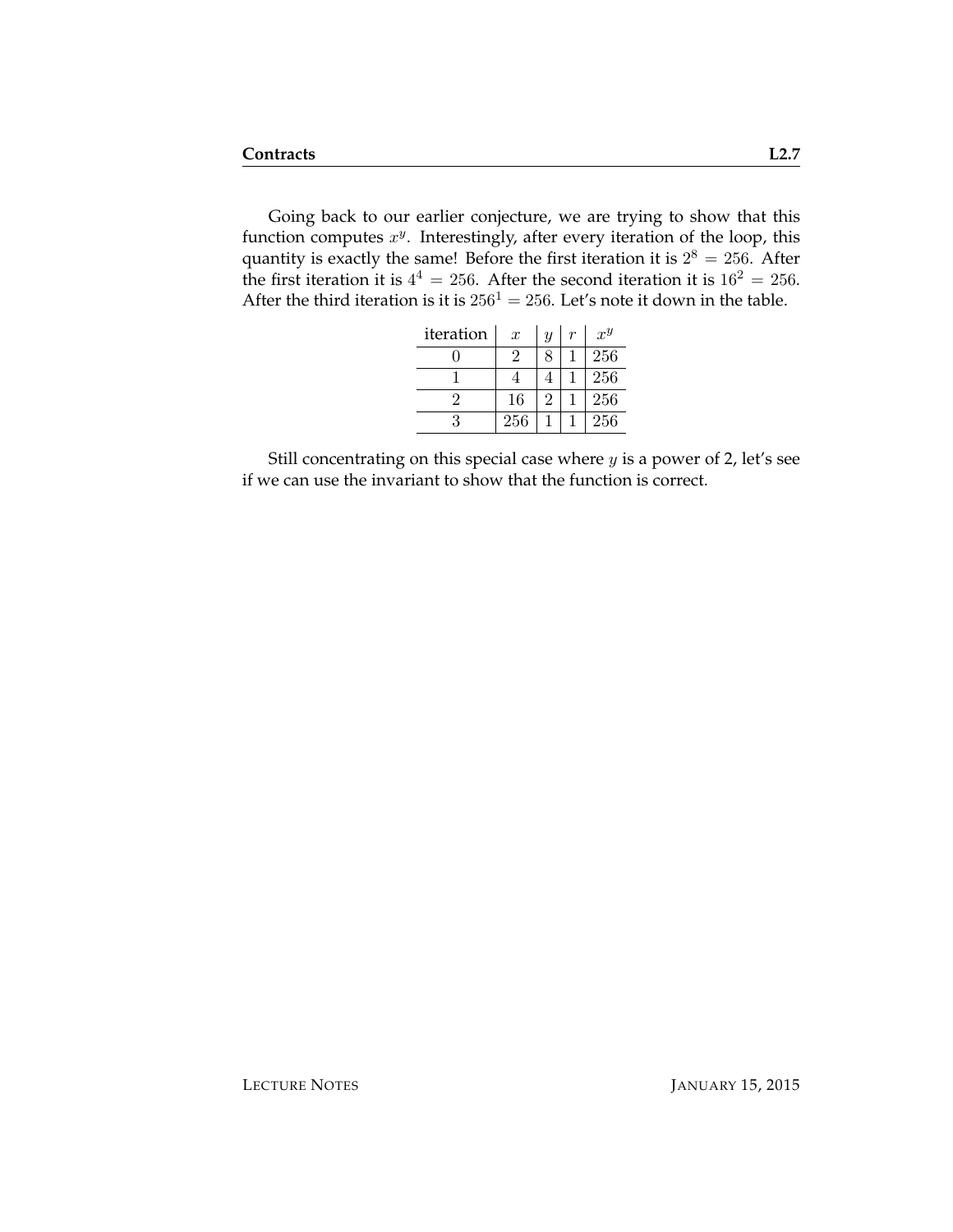#### **5 Proving the Loop Invariant**

To show that the quantity  $x^y$  is a loop invariant, we have to prove that if we execute the loop body once,  $x^y$  before will be equal to  $x^y$  after. We cannot write this as  $x^y = x^y$ , because that is of course always true, speaking mathematically. Mathematics does not understand the idea of assigning a new value to a variable. The general convention we follow is to add a prime (') to the name of a variable to denote its value after an iteration.

So assume we have  $x$  and  $y$ , and  $y$  is a power of 2. After one iteration we have  $x' = x * x$  and  $y' = y/2$ . To show that  $x^y$  is loop invariant, we have to show that  $x^y = x'^{y'}$ . So let's calculate:

|  |                   | $x'^{y'} = (x * x)^{y/2}$ By definition of x' and y' |
|--|-------------------|------------------------------------------------------|
|  | $=$ $(x^2)^{y/2}$ | Since $a * a = a^2$                                  |
|  | $= x^{2*(y/2)}$   | Since $(a^b)^c = a^{b*c}$                            |
|  | $=$ $x^y$         | Since $2 * (a/2) = a$ when a is even                 |

Moreover, if y is a power of 2, then  $y' = y/2$  is also a power of 2 (subtracting 1 from the exponent).

We have confirmed that  $x^y$  is loop invariant if  $y$  is a power of 2. Does this help us to ascertain that the function is *correct* when y is a power of two?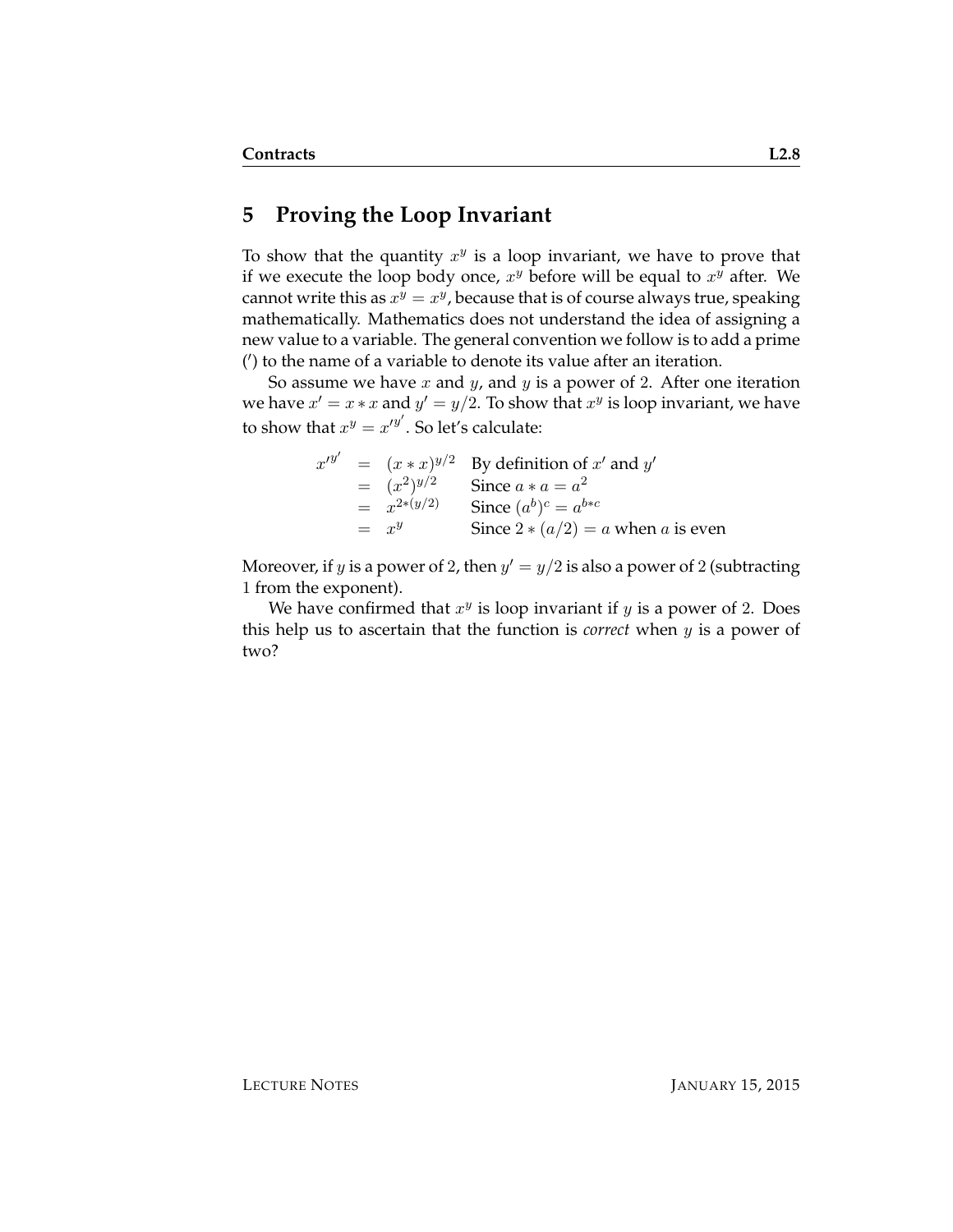### **6 Loop Invariant Implies Postcondition**

The postcondition of a function is usually a statement about the result it returns. Here, the postcondition is that  $f(x, y) = x^y$ . Let's recall the function:

```
int f (int x, int y) {
  int r = 1;
 while (y > 1) {
   if (y % 2 == 1) {
     r = x * r;}
   x = x * x;y = y / 2;}
 return r * x;
}
```
If y is a power of 2, then the quantity  $x^y$  never changes in the loop (as we have just shown). Also, in that case  $r$  never changes, remaining equal to 1. When we exit the loop,  $y = 1$  because y starts out as some (positive) power of 2 and is divided by 2 every time around loop. So then

 $r * x = 1 * x = x = x^1 = x^y$ 

so we return the correct result,  $x^y$ !

By using two loop invariant expressions  $(r$  and  $x<sup>y</sup>)$  we were able to show that the function returns the correct answer if it does return an answer. Does the loop always terminate?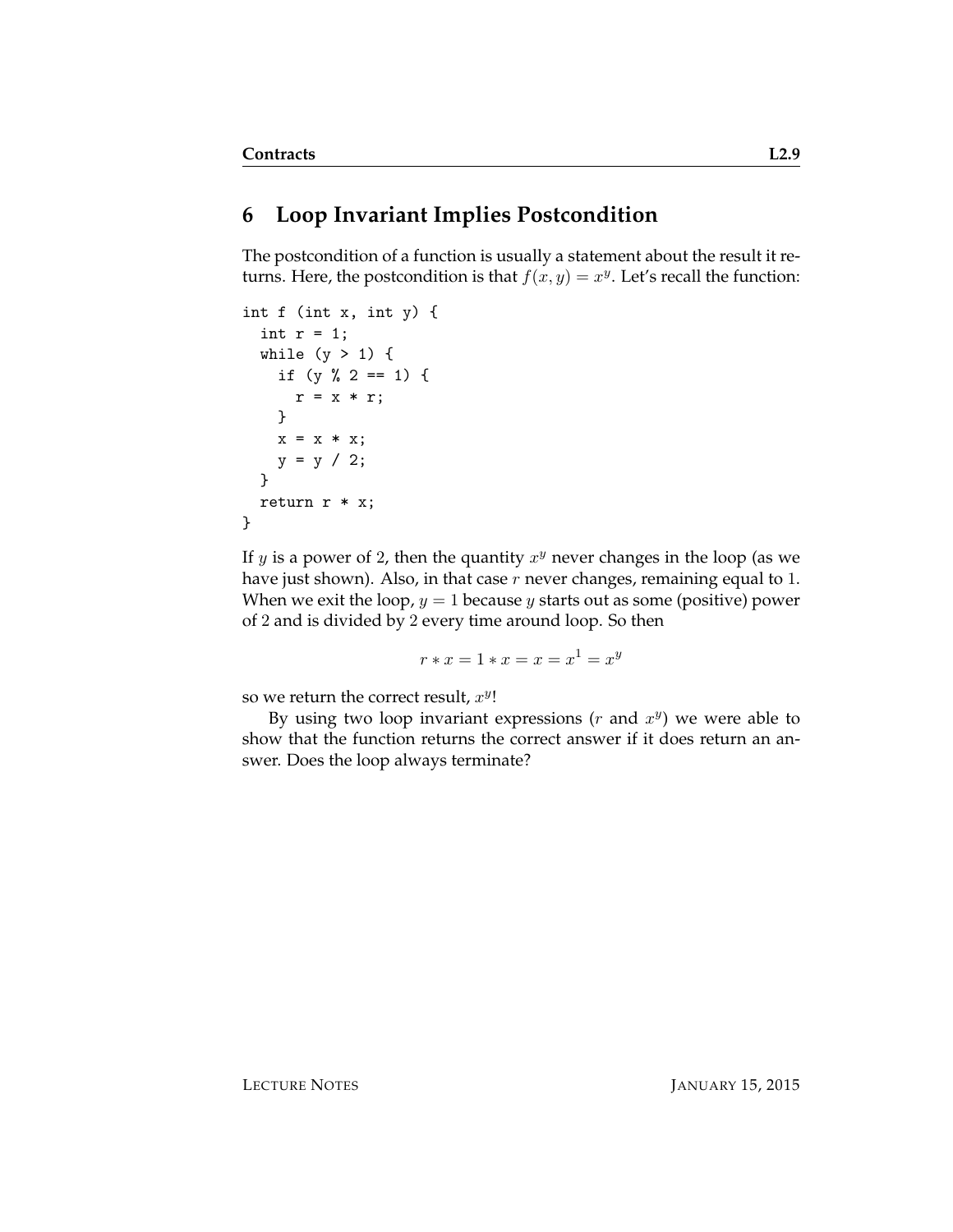### **7 Termination**

In this case it is easy to see that the loop always terminates, because if we start with  $y = 2^n$  we go around the loop exactly *n* times before  $y = 2^{n-n} = 1$ and we exit the loop. We used here that  $(2^k)/2 = 2^{k-1}$  for  $k \geq 1$ .

Our next challenge then will be to extend this result to arbitrary  $y$ . Before we do this, now that we have some positive results, let's try to see if we find some counterexample since the function is supposed to have a bug somewhere!

Please try to find a counterexample to the conjecture that  $f(x, y) = x^y$ before you move on, taking the above information into account.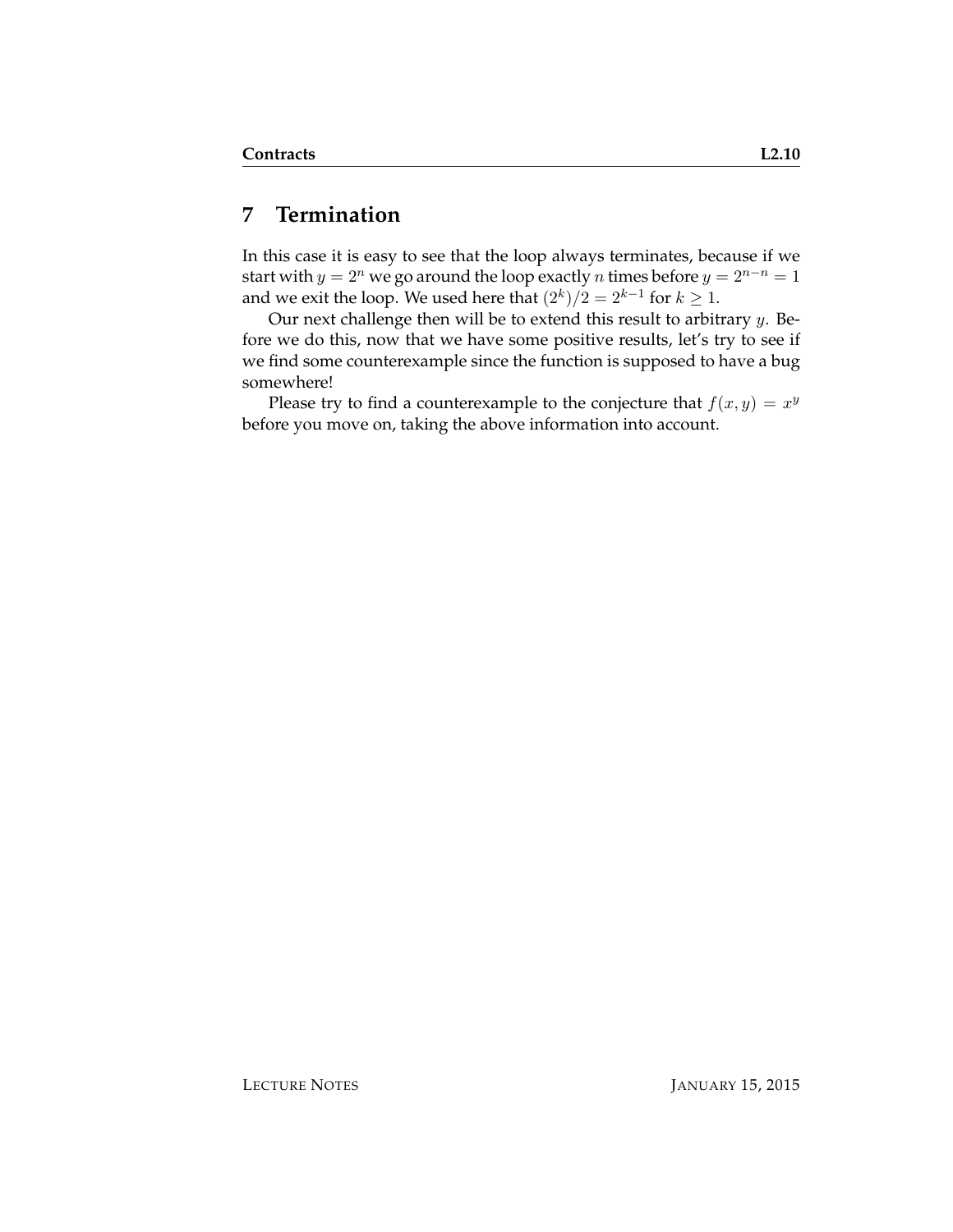# **8 A Counterexample**

We don't have to look at powers of  $2 -$  we already know the function works correctly there. Some of the earlier examples were not powers of two, and the function still worked:

 $\leftarrow$  +  $f(2,3);$ 8 (int)  $\leftarrow$  +  $\left( -2, 3 \right)$ ; -8 (int)  $\rightarrow$  f(2,1); 2 (int) -->

What about 0, or negative exponents?

 $\leftarrow$  +  $f(2,0);$ 2 (int)  $\leftarrow$   $f(2,-1);$ 2 (int) -->

Looks like we have found at least two problems.  $2^0 = 1$ , so the answer 2 is definitely incorrect.  $2^{-1} = 1/2$  so one might argue it should return  $0$ . Or one might argue in the absence of fractions (we are working with integers), a negative exponent does not make sense. In any case,  $f(2, -1)$  should certainly not return 2.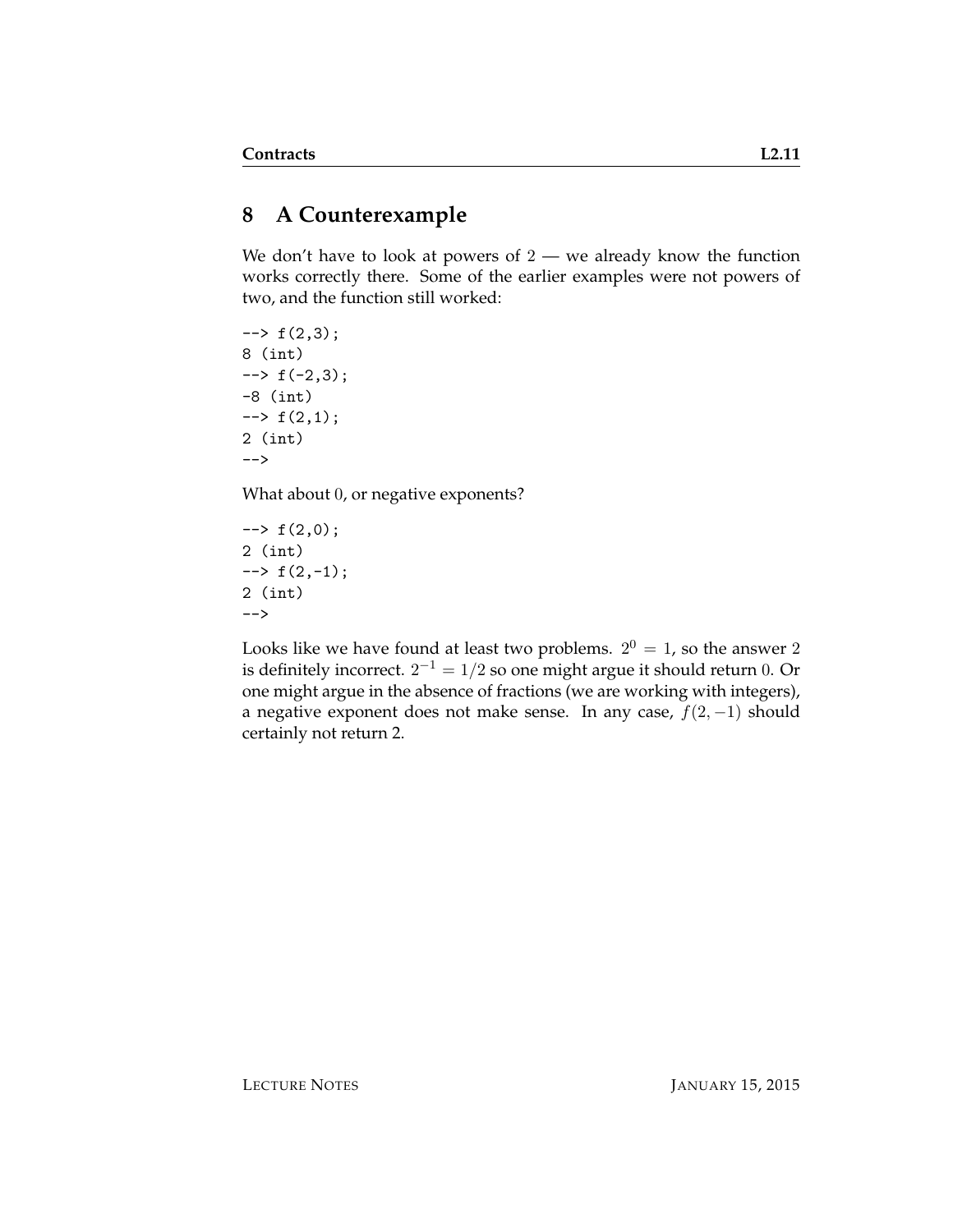# **9 Imposing a Precondition**

Let's go back to a *mathematical* definition of the power function  $x^y$  on integers  $x$  and  $y$ . We define:

> $x^0$  $=$  1  $x^{y+1} = x * x^y$  for  $y \ge 0$

In this form it remains undefined for negative exponents. In programming, this is captured as a *precondition*: we require that the second argument to f not be negative. Preconditions are written as //@requires and come before the body of the function.

```
int f (int x, int y)
//@requires y \ge 0;
{
  int r = 1;
  while (y > 1) {
    if (y \, % \, 2 == 1) \, {\mathfrak{t}}r = x * r;}
    x = x * x;y = y / 2;}
  return r * x;
}
```
This is the first part of what we call the *function contract*. It expresses what the function requires of any client that calls it, namely that the second argument is positive. It is an error to call it with a negative argument; no promises are made about what the function might return otherwise. It might even abort the computation due to a contract violation.

But a contract usually has two sides. What does  $f$  promise? We know it promises to compute the exponential function, so this should be formally expressed.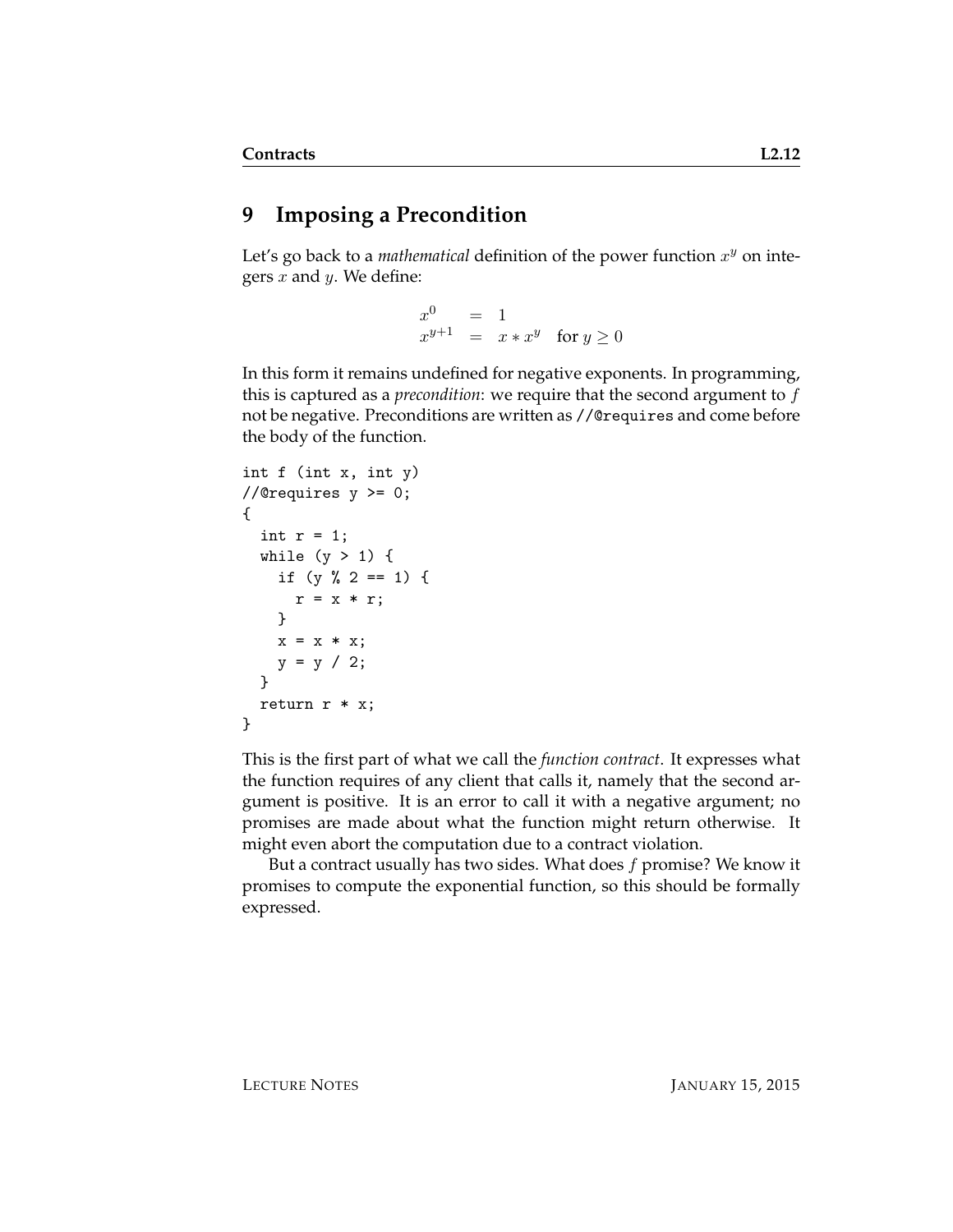#### **10 Promising a Postcondition**

The C0 language does not have a built-in power function. So we need to write it explicitly ourselves. But wait! Isn't that what  $f$  is supposed to do? The idea in this and many other examples to capture a specification in the simplest possible form, even if it may not be computationally efficient, and then promise in the postcondition to satisfy this simple specification. Here, we can transcribe the mathematical definition into a recursive function.

```
int POW (int x, int y)
//@requires y >= 0;
{
  if (y == 0)return 1;
  else
    return x * POW(x, y-1);}
```
In the rest of the lecture we often silently go back and forth between  $x^y$ and  $POW(x, y)$ . Now we incorporate POW into a formal postcondition for the function. Postconditions have the form  $//@$ ensures e;, where  $e$  is a boolean expression. They are also written before the function body, by convention after the preconditions. Postconditions can use a special variable \result to refer to the value returned by the function.

```
int f (int x, int y)
//@requires y \ge 0;
//@ensures \result == POW(x,y);
{
  int r = 1;
 while (y > 1) {
   if (y % 2 == 1) {
      r = x * r;}
   x = x * x;y = y / 2;}
  return r * x;
}
```
Note that as far as the function  $f$  is concerned, if we are considering calling it we do not need to look at its body at all. Just looking at the pre-

LECTURE NOTES JANUARY 15, 2015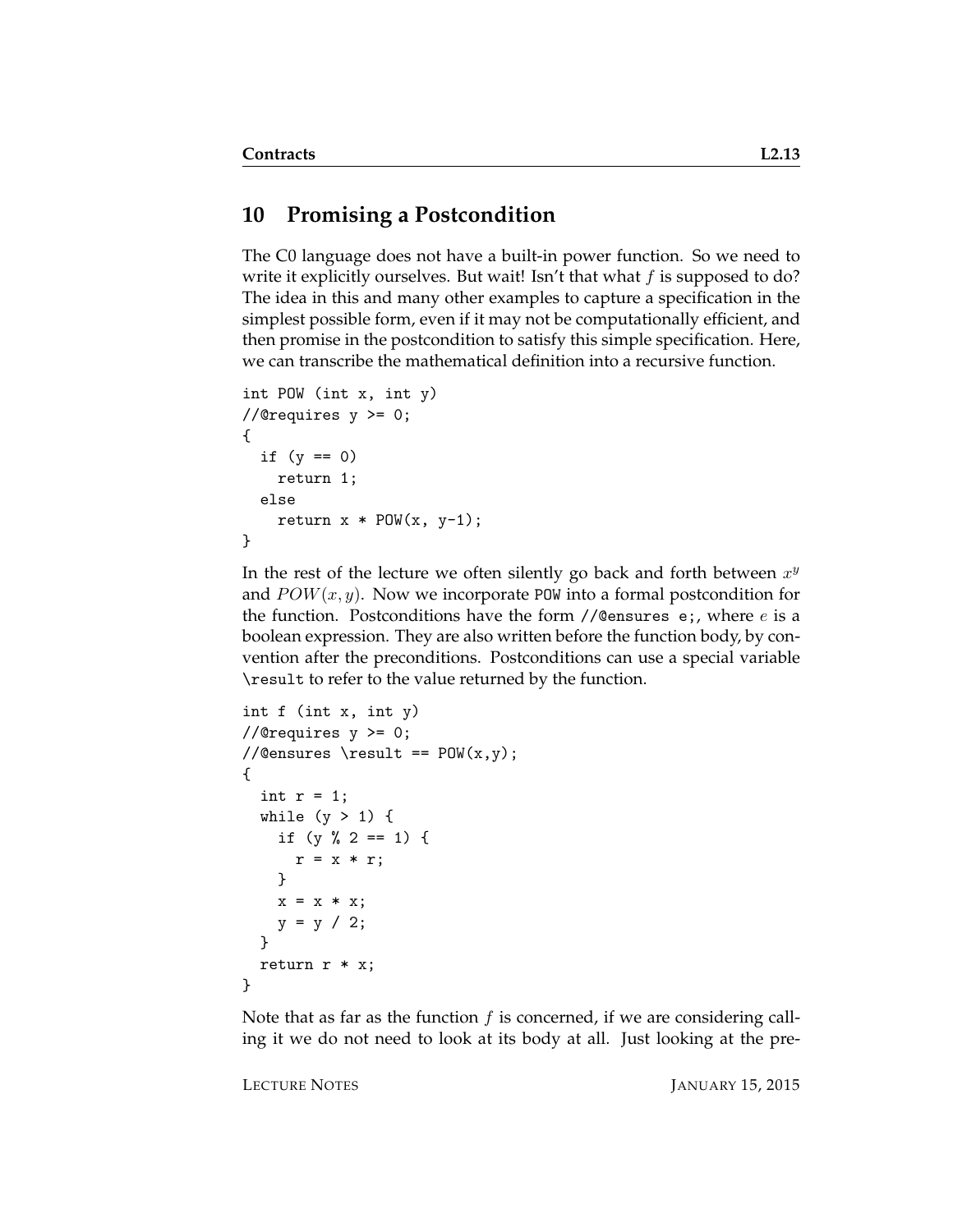and post-conditions (the @requires and @ensures clauses), tells us everything we need to know. As long as we adhere to our contract and pass f a nonnegative y, then  $f$  will adhere to its contract and return  $x^y$ .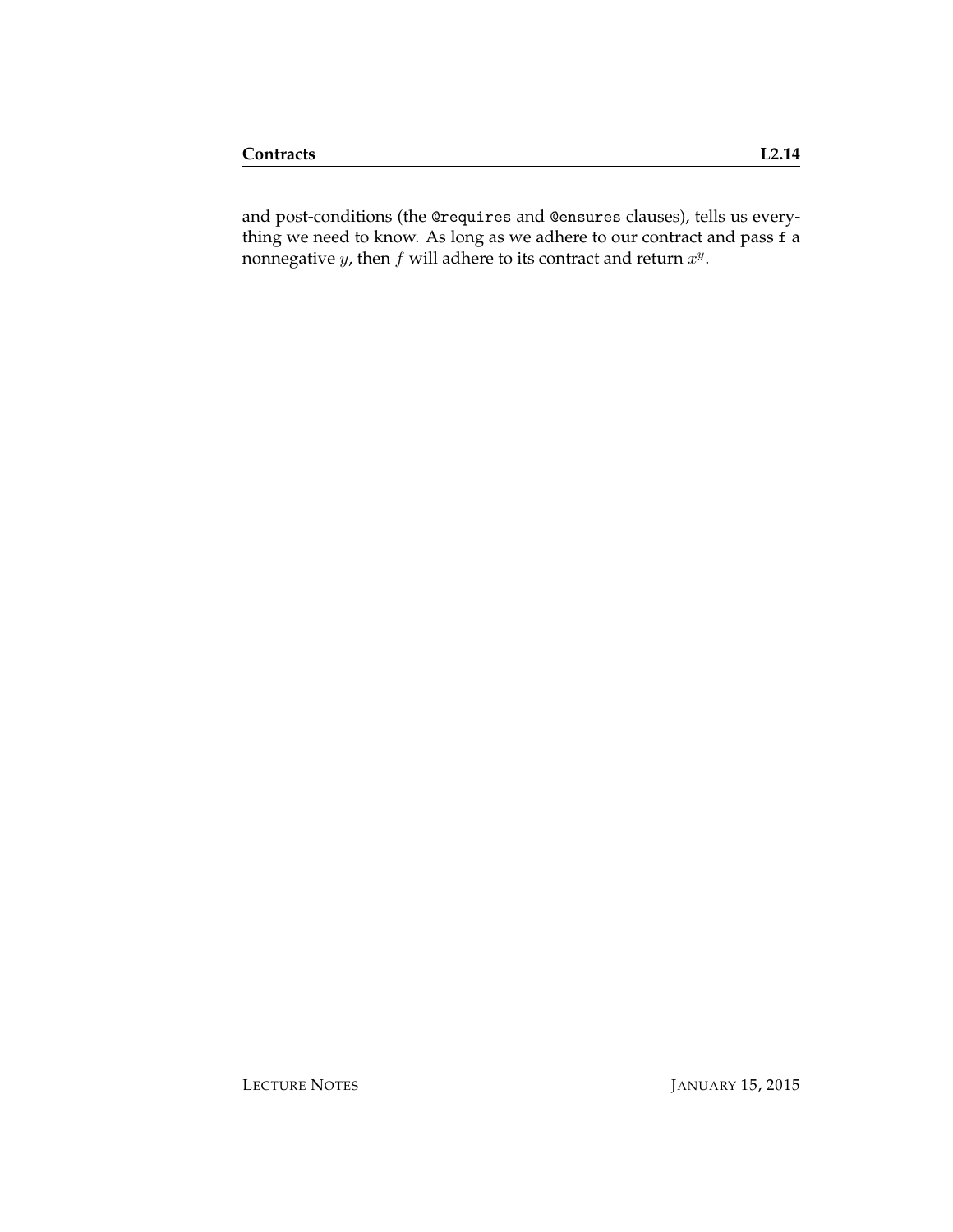# **11 Dynamically Checking Contracts**

During the program development phase, we can instruct the C0 compiler or interpreter to check adherence to contracts. This is done with the -d flag on the command line, which stands for *dynamic checking*. Let's see how the implementation now reacts to correct and incorrect inputs, assuming we have added POW as well as pre- and postconditions as shown above.

```
% coin solution2a.c0 -d
foo.c0:10.5-10.6:error:cannot assign to variable 'x'
  used in @ensures annotation
    x = x * x;\tilde{ }Unable to load files, exiting...
%
```
The error is that we are changing the value of x in the body of the loop, while the postcondition refers to  $x$ . If it were allowed, it would violate the principle that we need to look only at the contract when calling the function, because assignments to  $x$  change the meaning of the postcondition. We want  $\text{result}$  == POW(x,y) for the *original* x and y we passed as arguments to f and not the values x and y might hold at the end of the function.

We therefore change the function body, creating auxiliary variables  $b$ (for base) and  $e$  (for exponent) to replace  $x$  and  $y$  which we leave unchanged.

```
int f (int x, int y)
//@requires y >= 0;
//@ensures \result == POW(x, y);
{
  int r = 1;
  int b = x; /* base */
  int e = y; /* exponent */
  while (e > 1) {
    if (e \frac{9}{2} 2 == 1) {
      r = b * r;
    }
    b = b * b;e = e / 2;}
  return r * b;
}
```
LECTURE NOTES JANUARY 15, 2015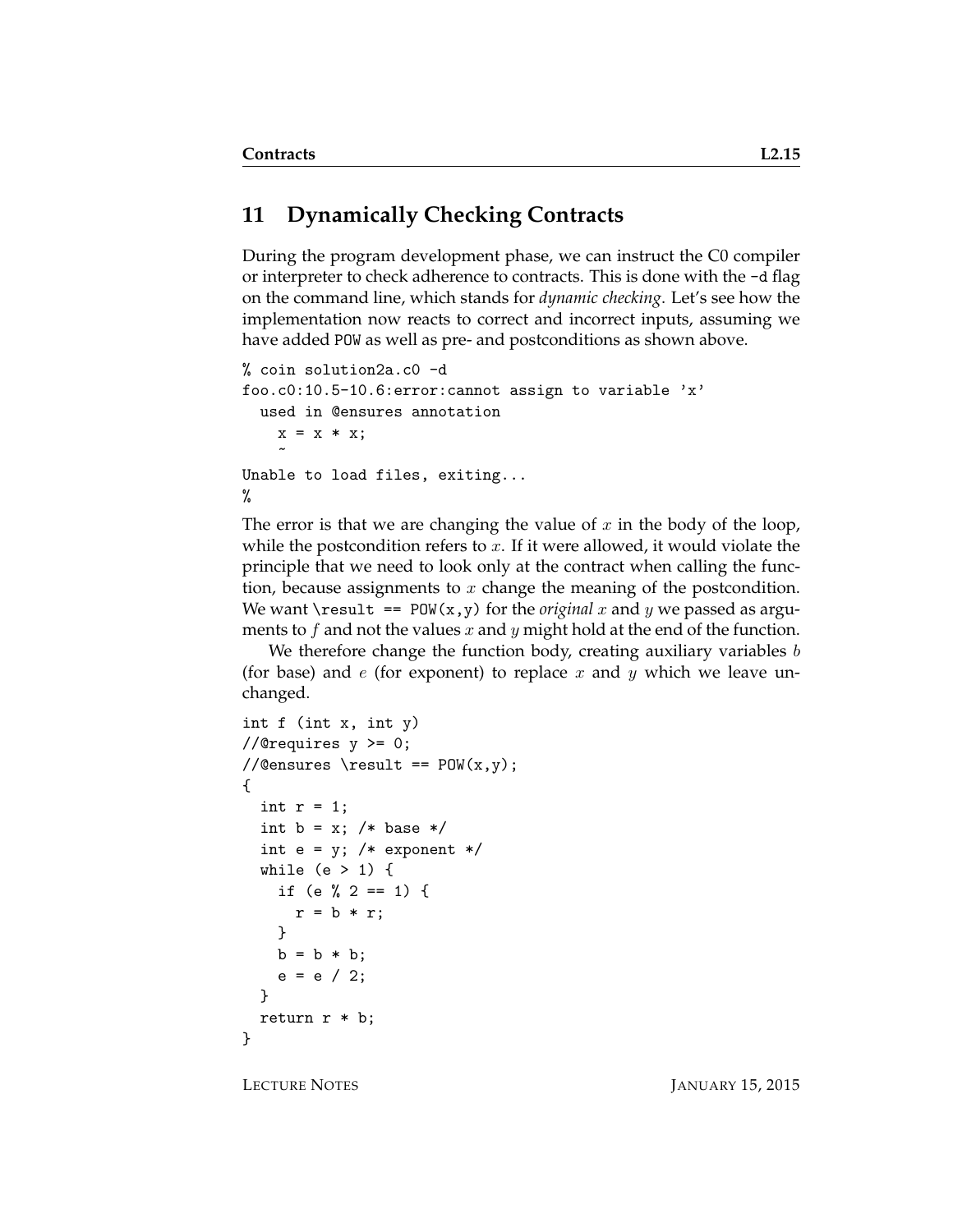Now invoking the interpreter with -d works correctly when we return the right answer, but raises an exception if we give it arguments where we know the function to be incorrect, or arguments that violate the precondition to the function.

```
% coin solution2b.c0 -d
C0 interpreter (coin) 0.3.2 'Nickel' (r256, Thu Jan 3 14:18:03 EST 2013)
Type '#help' for help or '#quit' to exit.
\leftarrow + f(3,2);
9 (int)
\leftarrow \rightarrow f(3,-1);
foo.c0:12.4-12.20: @requires annotation failed
Last position: foo.c0:12.4-12.20
                f from <stdio>:1.1-1.8
\leftarrow + f(2,0);
foo.c0:13.4-13.32: @ensures annotation failed
Last position: foo.c0:13.4-13.32
                f from <stdio>:1.1-1.7
-->
```
The fact that @requires annotation fails in the second example call means that our call is to blame, not  $f$ . The fact that the @ensures annotation fails in the third example call means the function  $f$  does not satisfy its contract and is therefore to blame.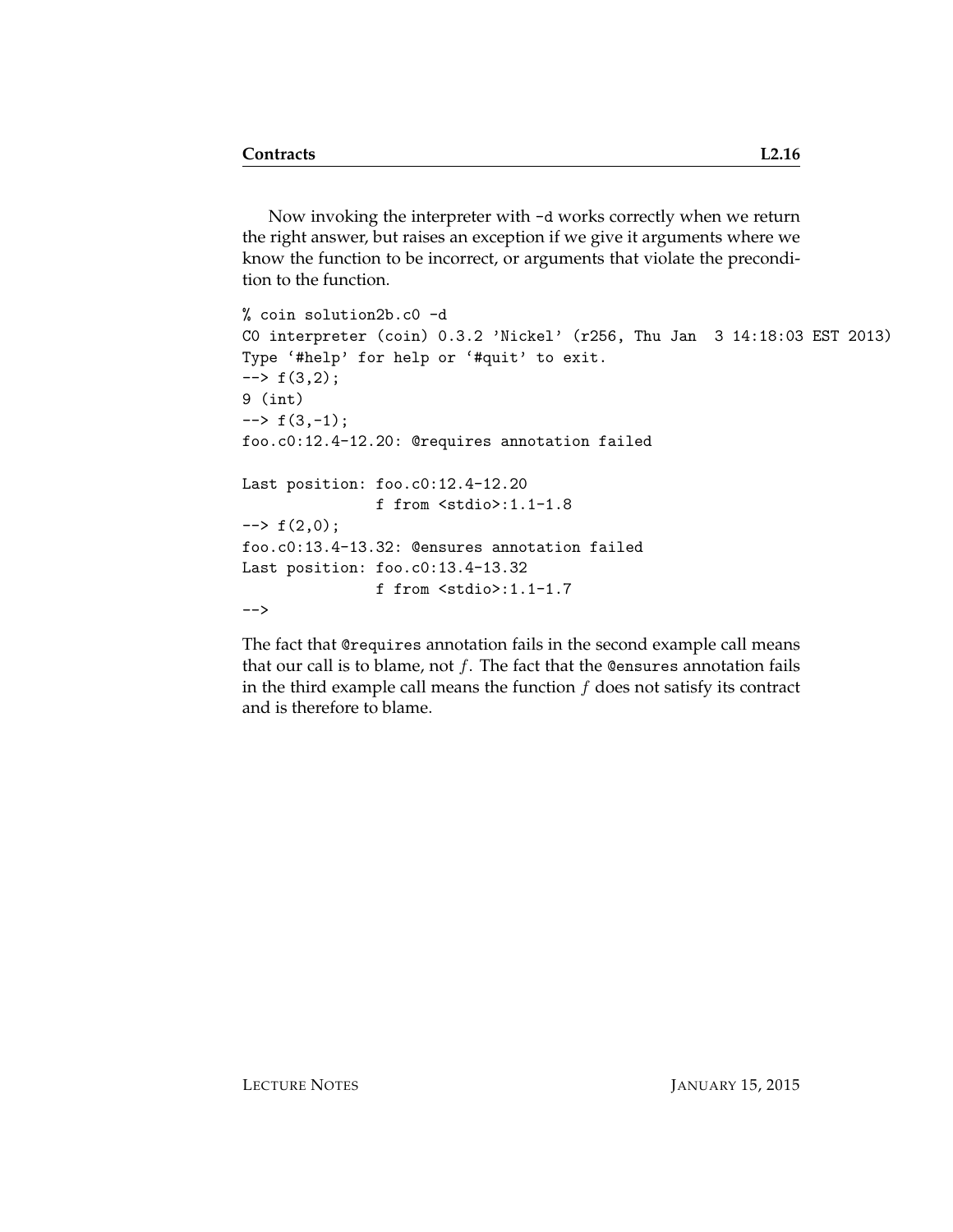### **12 Generalizing the Loop Invariant**

Before fixing the bug with an exponent of 0, let's figure out why the function apparently works when the exponent is odd. Our loop invariant so far only works when *y* is a power of 2. It uses the basic law that  $b^{2*c} = (b^2)^c =$  $(b * b)^c$  in the case where the exponent  $e = 2 * c$  is even.

What about the case where the exponent is odd? Then we are trying to compute  $b^{2*c+1}$ . With analogous reasoning to above we obtain  $b^{2*c+1} =$  $b * b^{2*c} = b * (b * b)^c$ . This means there is an additional factor of b in the answer. We see that we exactly multiply  $r$  by  $b$  in the case that  $e$  is odd!

```
int f (int x, int y)
//@requires y >= 0;
//Qensures \result == POW(x,y);{
  int r = 1;
  int b = x; /* base */
  int e = y; /* exponent */
 while (e > 1) {
    if (e % 2 == 1) {
     r = b * r;
   }
   b = b * b;e = e / 2;}
  return r * b;
}
```
What quantity remains invariant now, throughout the loop? Try to form a conjecture for a more general loop invariant before reading on.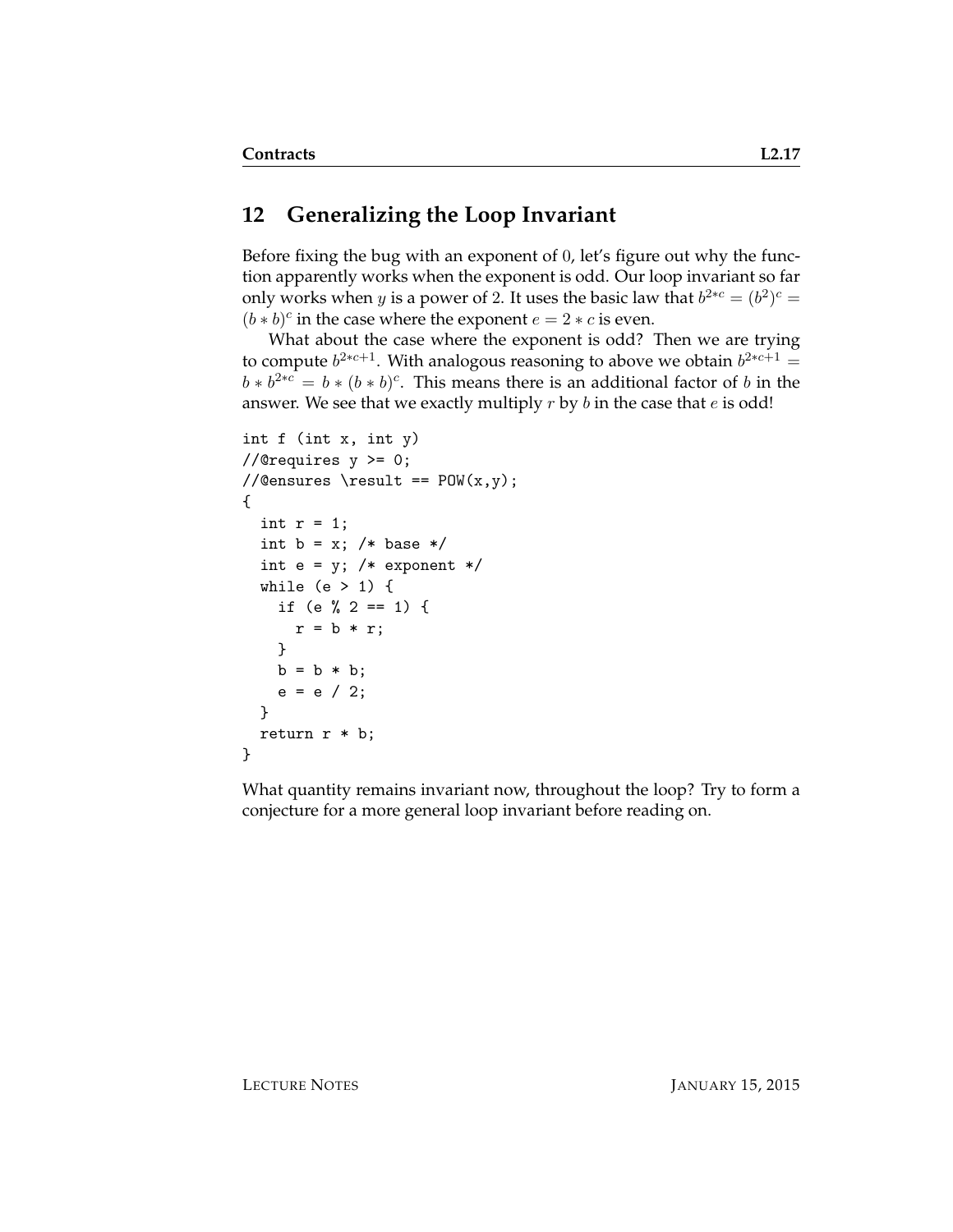Let's make a table again, this time to trace a call when the exponent is not a power of two, say, while computing  $2^7$  by calling  $f(2, 7)$ .

| iteration | b  | $\epsilon$ | Ļе  |
|-----------|----|------------|-----|
|           |    |            | 128 |
|           |    | Q          | 64  |
|           | 16 |            | 6   |

As we can see,  $b^e$  is not invariant, but  $r * b^e = 128$  is! The extra factor from the equation on the previous page is absorbed into  $r$ .

We now express this proposed invariant formally in C0. This requires the @loop\_invariant annotation. It must come immediately before the loop body, but it is checked just before the loop exit condition. We would like to say that the expression  $r * POW(b, e)$  is invariant, but this is not possible directly.

Loop invariants in C0 are *boolean* expressions which must be either true or false. We can achieve this by stating that  $r * POW(b, e) == POW(x, y)$ . Observe that x and y do not change in the loop, so this guarantees that r \* POW(b,e) never changes either. But it says a little more, stating what the invariant quantity is in term of the original function parameters.

```
int f (int x, int y)
//@requires y \ge 0;
//@ensures \result == POW(x, y);
{
  int r = 1;
  int b = x; /* base */
  int e = y; /* exponent */
 while (e > 1)//@loop_invariant r * POW(b, e) == POW(x, y);
    {
      if (e \frac{9}{2} == 1) {
        r = b * r;
      }
      b = b * b;e = e / 2;}
 return r * b;
}
```
LECTURE NOTES JANUARY 15, 2015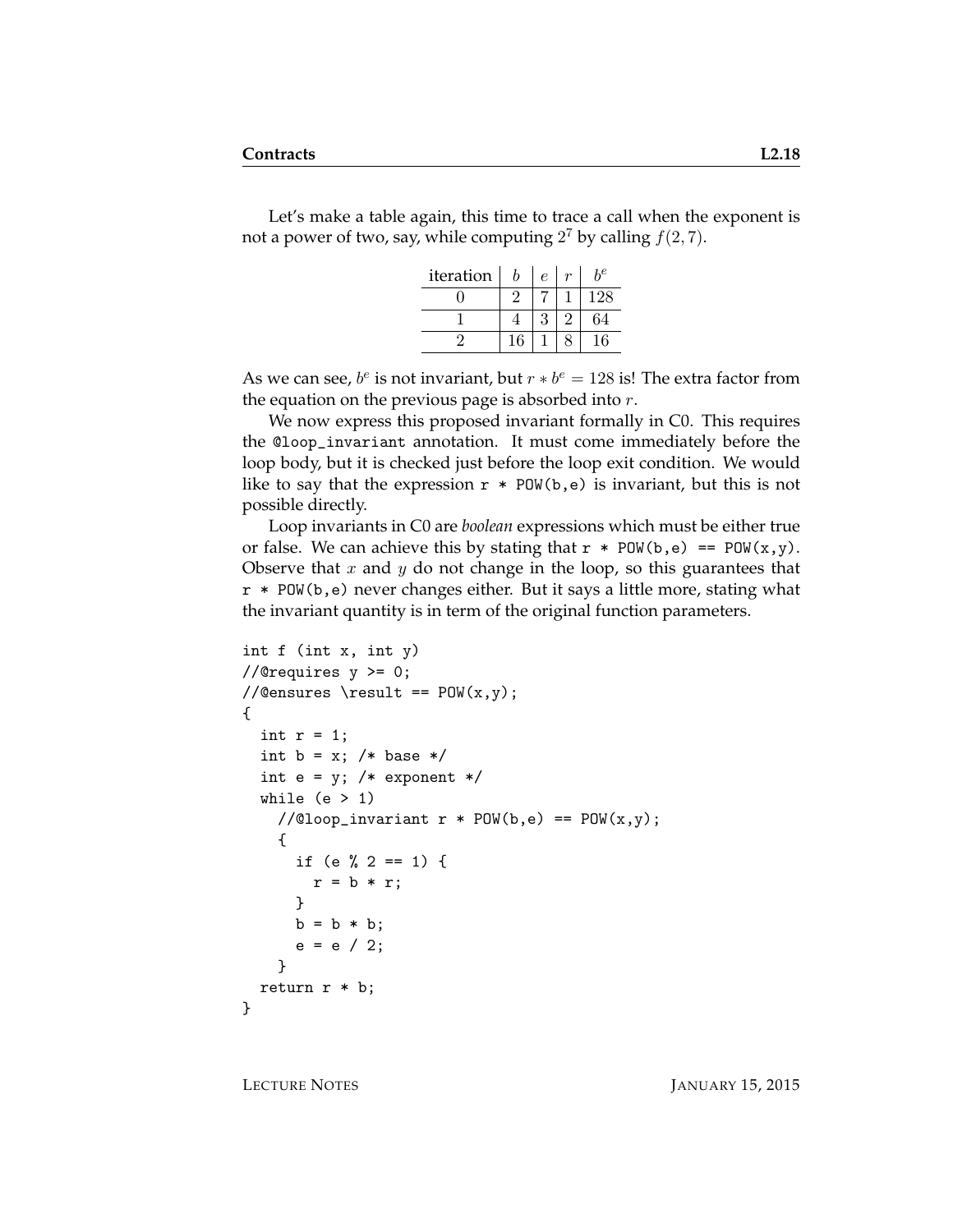### **13 Fixing the Function**

The bug we have discovered so far was for  $y = 0$ . In that case,  $e = 0$ so we never go through the loop. If we exit the loop and  $e = 1$ , then the loop invariant implies the function postcondition. To see this, note that we return  $r * b$  and  $r * b = r * b^1 = r * b^e = x^y$ , where the last equation is the loop invariant. When  $y$  (and therefore  $e$ ) is 0, however, this reasoning does not apply because we exit the loop and  $e = 0$ , not 1.

Think about how you might fix the function and its annotations before reading on.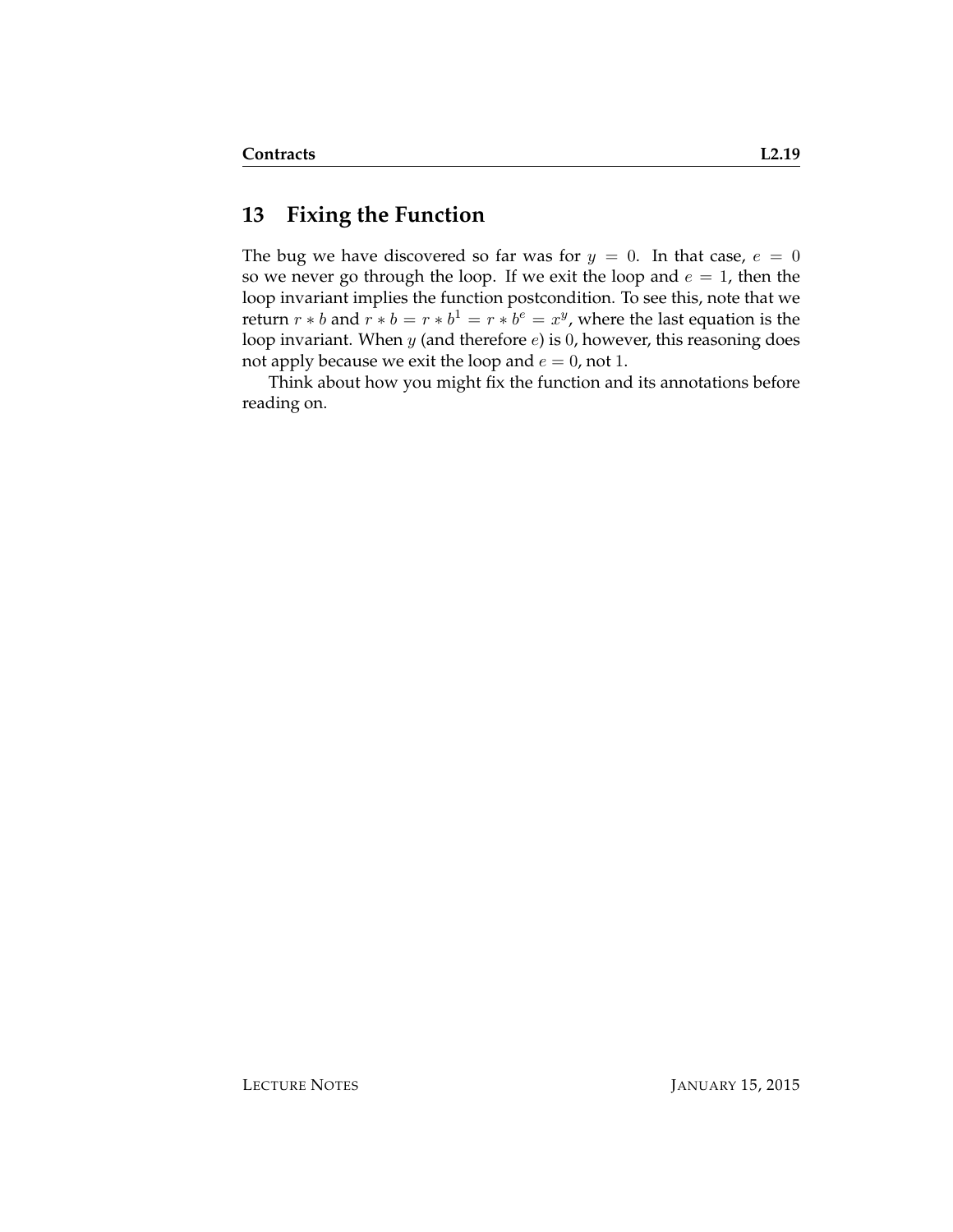We can fix it by carrying on with the while loop until  $e = 0$ . On the last iteration  $e$  is 1, which is odd, so we set  $r' = b * r$ . This means we now should return  $r'$  (the new  $r$ ) after the one additional iteration of the loop, and not  $r * b$ .

```
int f (int x, int y)
//@requires y >= 0;
//@ensures \result == POW(x,y);
{
  int r = 1;
  int b = x; /* base */
  int e = y; /* exponent */
  while (e > 0)//@loop_invariant r * POW(b, e) == POW(x, y);
    {
      if (e % 2 == 1) r = b * r;
     b = b * b;e = e / 2;}
  return r;
}
```
Now when the exponent  $y = 0$  we skip the loop body and return  $r = 1$ , which is the right answer for  $x^{0}$ ! Indeed:

```
% coin solution2d.c0 -d
Coin 0.2.3 "Penny" (r1478, Thu Jan 20 16:14:15 EST 2011)
Type '#help' for help or '#quit' to exit.
\leftarrow + f(2,0);1 (int)
-->
```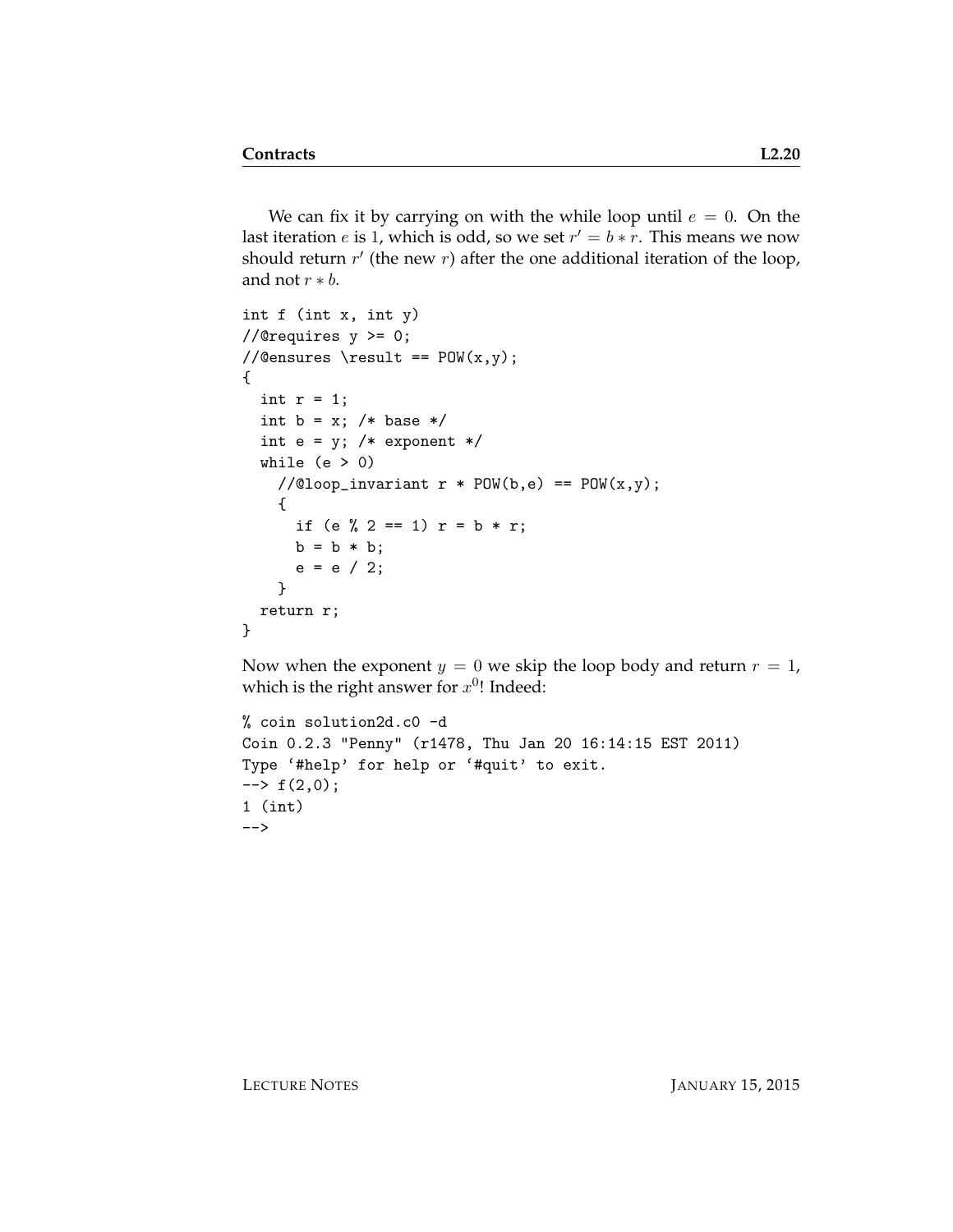#### **14 Strengthening the Loop Invariant Again**

We would now like to show that the improved function is correct. That requires two steps: one is that the loop invariant implies the postcondition; another is that the proposed loop invariant is indeed a loop invariant. The loop invariant,  $r * b^e = x^y$  implies that the result  $r = x^y$  if we know that  $e = 0$  (since  $b^0 = 1$ ).

But how do we know that  $e = 0$  when we exit the loop? Actually, we don't: the loop invariant is too weak to prove that. The negation of the exit condition only tells us that  $e \leq 0$ . However, if we add another loop invariant, namely that  $e \geq 0$ , then we know  $e = 0$  when the loop is exited and the postcondition follows. For clarity, we also add a (redundant) assertion to this effect after the loop and before the return statement.

```
int f (int x, int y)
//@requires y >= 0;
//@ensures \result == POW(x, y);
{
  int r = 1;
  int b = x; /* base */
  int e = y; /* exponent */
  while (e > 0)//@loop_invariant e >= 0;//@loop_invariant r * POW(b, e) == POW(x, y);{
      if (e \frac{9}{2} 2 == 1) {
        r = b * r;}
      b = b * b;e = e / 2;}
  //Qasser e == 0;
  return r;
}
```
The @assert annotation can be used to verify an expression that should be true. If it is not, our reasoning must have been faulty somewhere else. @assert is a useful debugging tool and sometimes helps the reader understand better what the code author intended.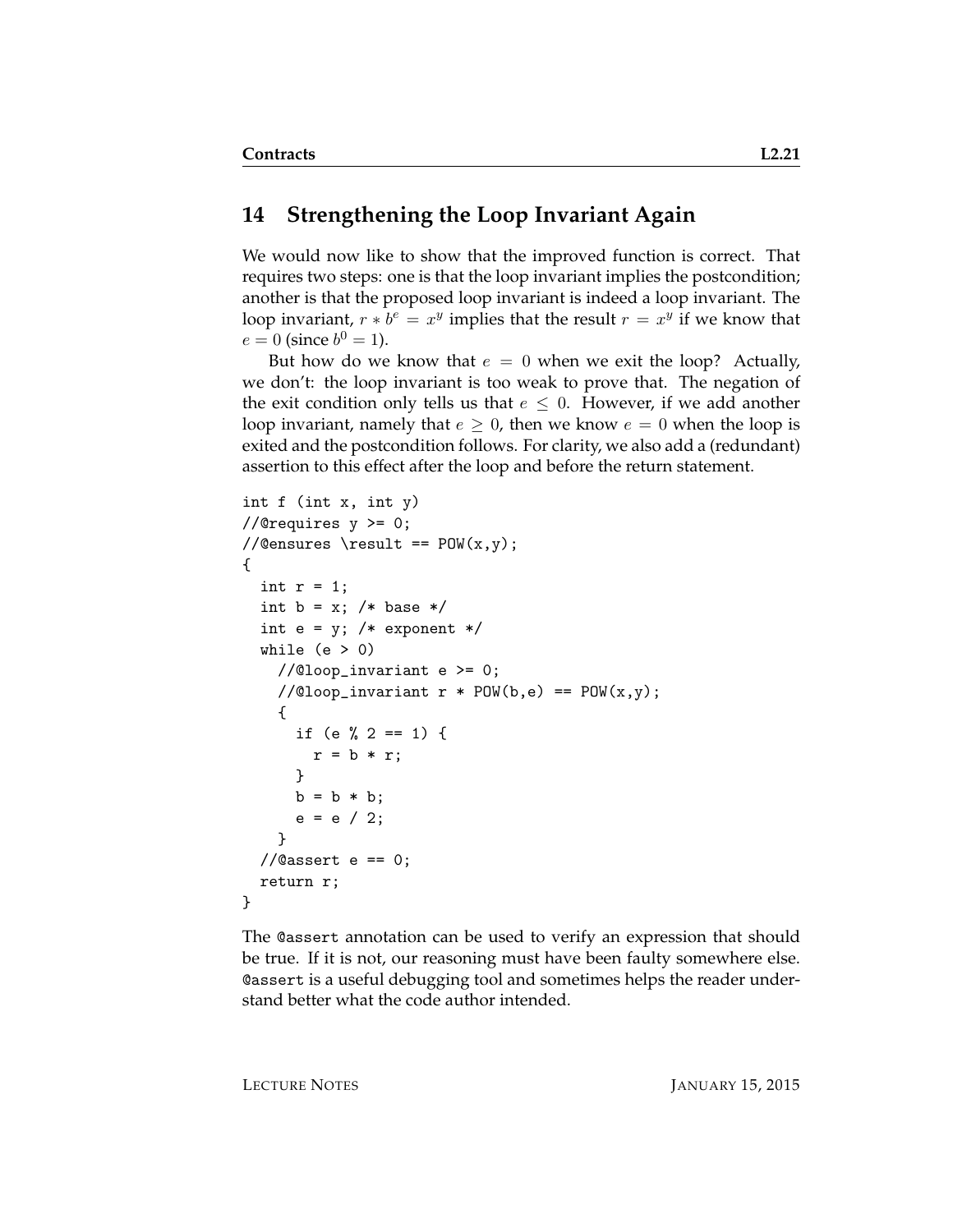#### **15 Verifying the Loop Invariants**

It seems like we have beaten this example to death: we have added pre- and post-conditions, stated loop invariants, fixed the original bug and shown that the loop invariants imply the postcondition. But we have not yet verified that the loop invariant actually holds! Ouch! Let's do it.

We begin with the invariant  $e \geq 0$ . We have to demonstrate two properties.

- **Init:** The invariant holds initially. When we enter the loop,  $e = y$  and  $y \ge 0$ by the precondition of the function. Done.
- **Preservation:** Assume the invariant holds just before the exit condition is checked. We have to show that it is true again when we reach the exit condition after one iteration of the loop

**Assumption:**  $e \geq 0$ .

**To show:**  $e' \geq 0$  where  $e' = e/2$ , with integer division. This clearly holds.

Next, we look at the invariant  $r * POW(b, e) = POW(x, y)$ .

- **Init:** The invariant holds initially, because when entering the loop we have  $r = 1$ ,  $b = x$  and  $e = y$ .
- **Preservation:** We show that the invariant is perserved on every iteration. For this, we distinguish two cases: e is even and e is odd.

**Assumption:**  $r * POW(b, e) = POW(x, y)$ .

**To show:**  $r' * POW(b', e') = POW(x, y)$ , where  $r'$ , b', and  $e'$  are the values of  $r$ ,  $b$ , and  $e$  after one iteration.

**Case:** *e* is even. Then  $r' = r$ ,  $b' = b * b$  and  $e' = e/2$  and we reason:  $r' * POW(b', e') = r * POW(b * b, e/2)$  $= r * POW(b, 2 * (e/2))$  Since  $(a^2)^c = a^{2 * c}$  $= r * POW(b, e)$  Since *e* is even  $= POW(x, y)$  By assumption

**Case:** *e* is odd. Then  $r' = b * r$ ,  $b' = b * b$  and  $e' = (e - 1)/2$  (because e is odd, integer division rounds towards 0, and  $e \ge 0$ ) and we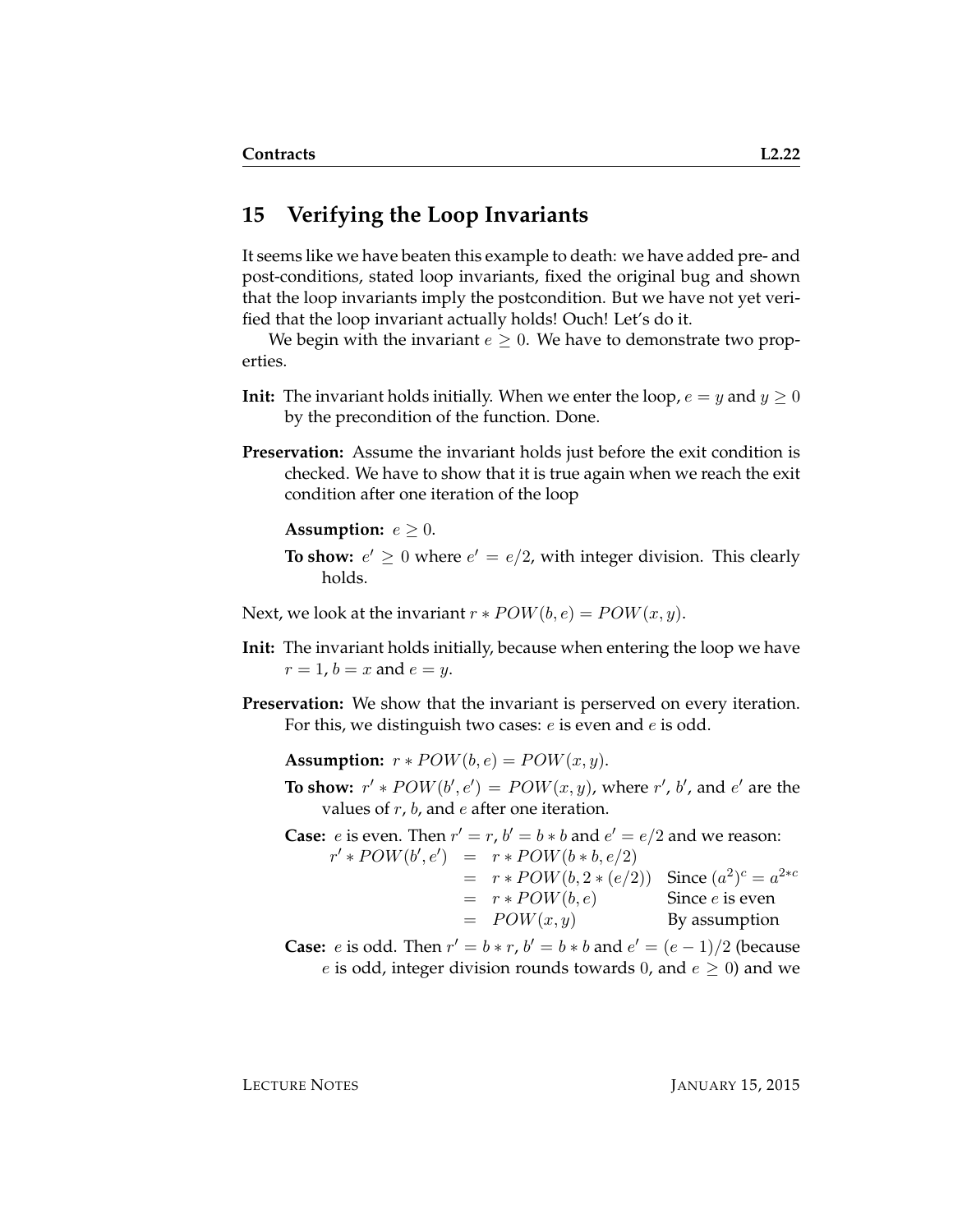$$
r' * POW(b', e') = (b * r) * POW(b * b, (e - 1)/2)
$$
  
= (b \* r) \* POW(b, 2 \* (e - 1)/2) Since (a<sup>2</sup>)<sup>c</sup> = a<sup>2</sup>\*c  
= (b \* r) \* POW(b, e - 1) Since e - 1 is even  
= r \* POW(b, e)  
= POW(x, y) By assumption

This shows that both loop invariants hold on every iteration.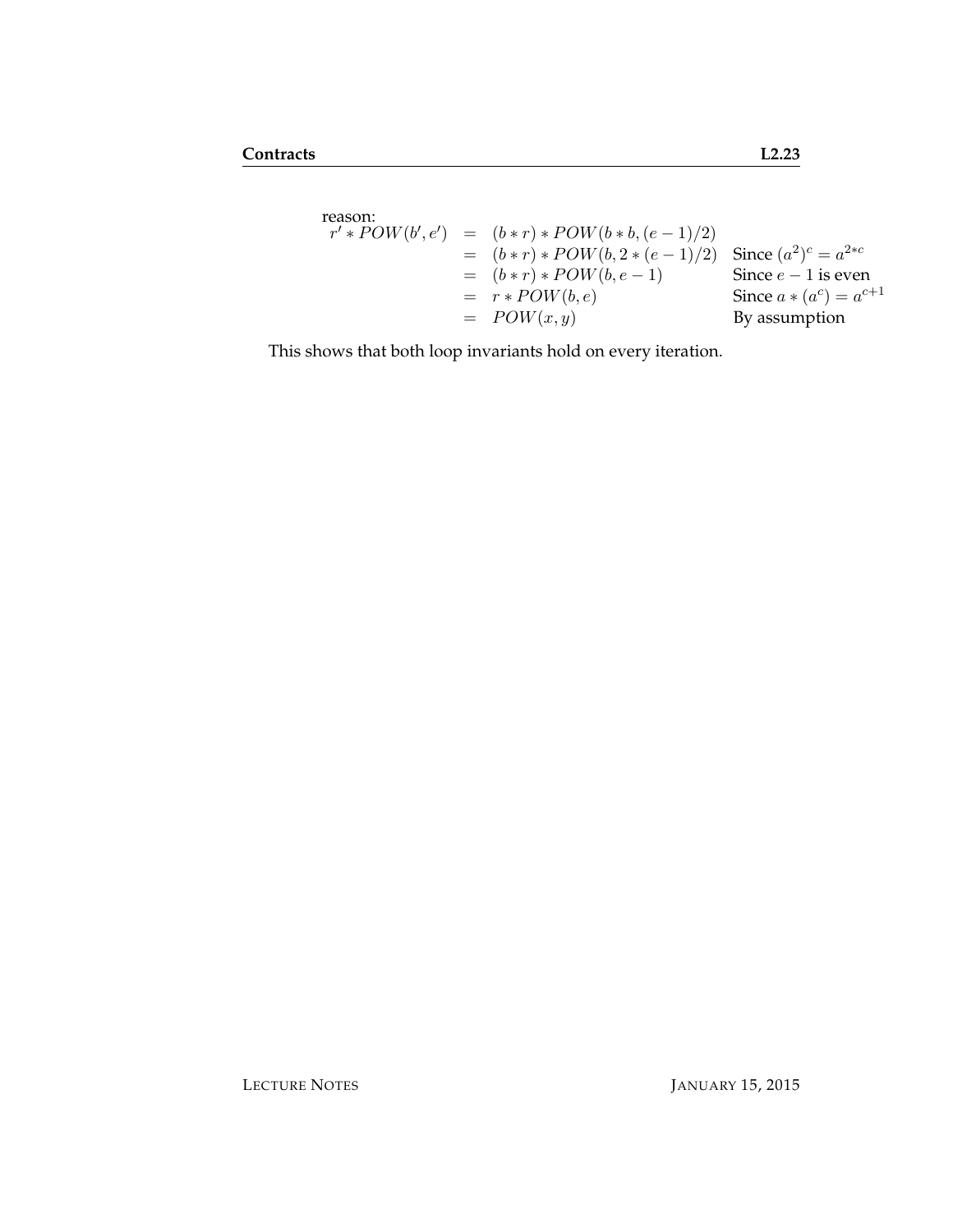### **16 Termination**

The previous argument for termination still holds. By loop invariant, we know that  $e \geq 0$ . When we enter the body of the loop, the condition must be true so  $e > 0$ . Now we just use that  $e/2 < e$  for  $e > 0$ , so the value of e is strictly decreasing and positive, which, as an integer, means it must eventually become 0, upon which we exit the loop and return from the function after one additional step.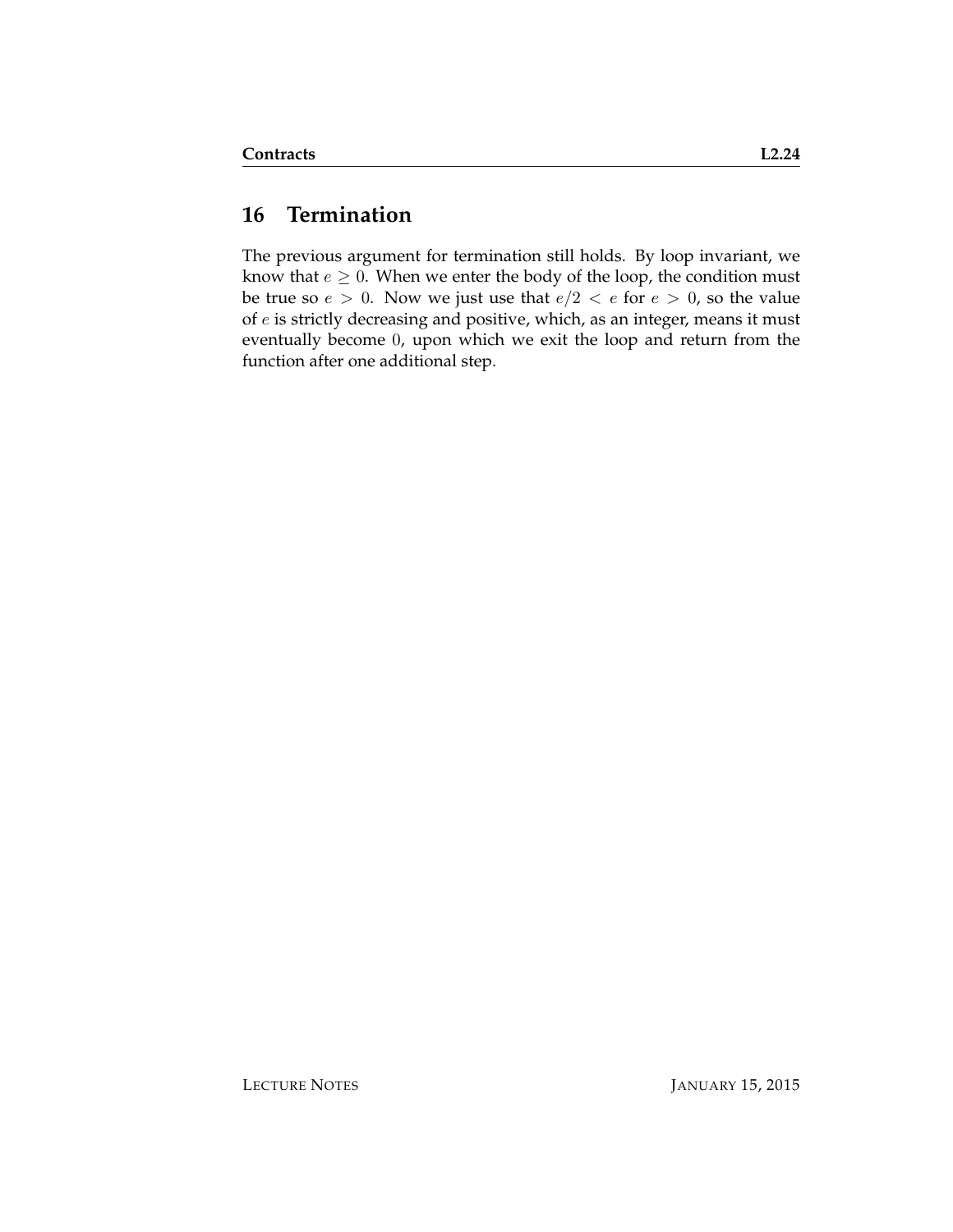# **17 A Surprise**

Now, let's try our function on some larger numbers, computing some powers of 2.

```
% coin -d solution2e.c0
Coin 0.2.3 "Penny" (r1478, Thu Jan 20 16:14:15 EST 2011)
Type '#help' for help or '#quit' to exit.
\leftarrow + f(2,30);
1073741824 (int)
\leftarrow \leftarrow f(2,31);
-2147483648 (int)
\leftarrow + f(2,32);
0 (int)
-->
```
 $2^{30}$  looks plausible, but how could  $2^{31}$  be negative or  $2^{32}$  be zero? We claimed we just proved it correct!

The reason is that the values of type int in C0 or C and many other languages actually do not represent arbitrarily large integers, but have a fixed-size representation. In mathematical terms, this means we that we are dealing with *modular arithmetic*. The fact that 2 <sup>32</sup> = 0 provides a clue that integers in C0 have 32 bits, and arithmetic operations implement arithmetic modulo 2 32 .

In this light, the results above are actually correct. We examine modular arithmetic in detail in the next lecture.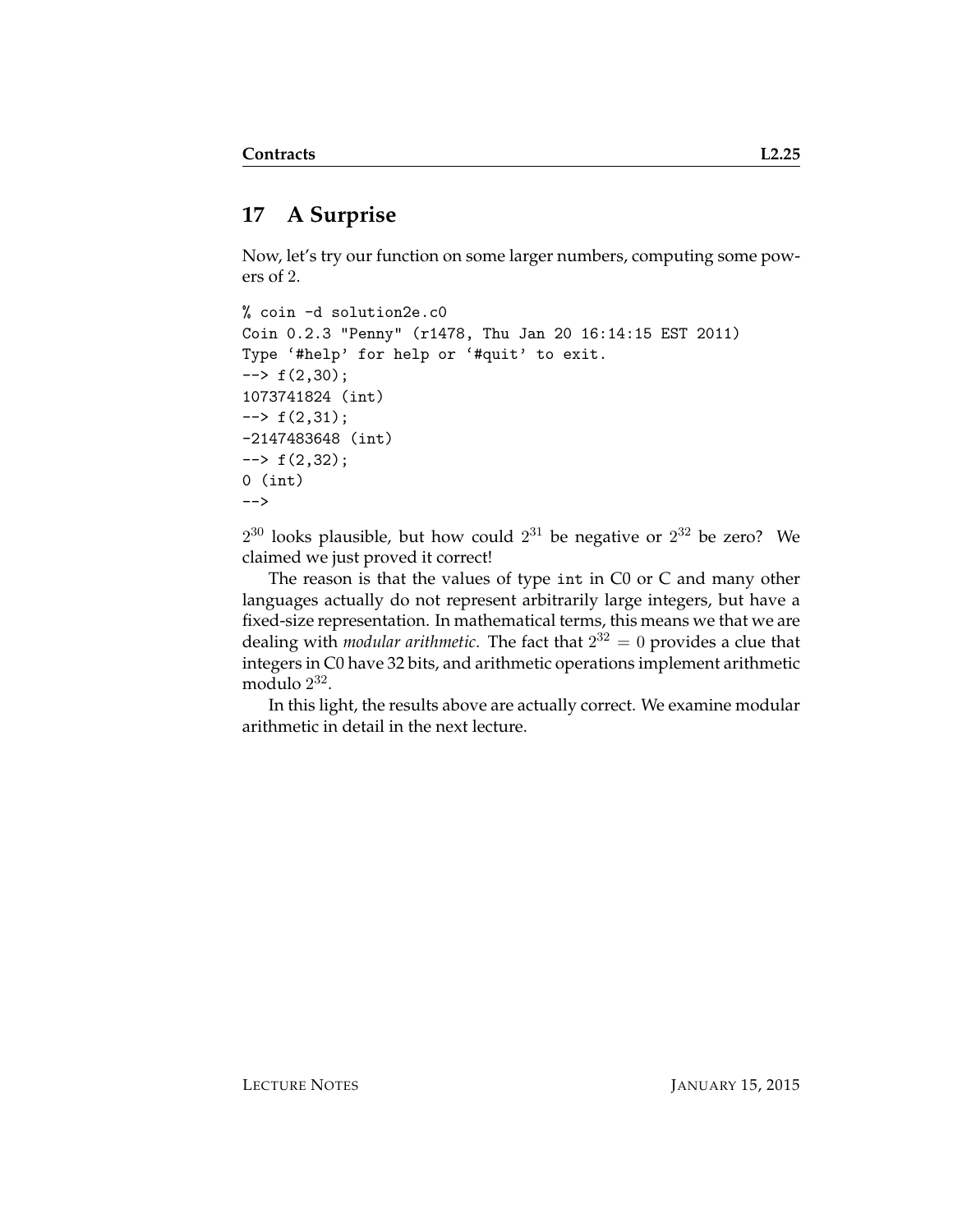#### **18 Summary: Contracts, and Why They are Important**

We have introduced *contracts*, using the example of an algorithm for integer exponentiation.

Contracts are expressed in form of annotations, started with //@. These annotations are checked when the program is executed if it is compiled or interpreted with the -d flag. Otherwise, they are ignored.

The forms of contracts, and how they are checked, are:

- @requires**:** A precondition to a function. This is checked just before the function body executes.
- @ensures**:** A postcondition for a function. This is checked just after the function body has been executed. We use \result to refer to the value returned by the function to impose a condition on it.
- @loop invariant**:** A loop invariant. This is checked every time just before the loop exit condition is tested.
- @assert**:** An assertion. This is like a statement and is checked every time it is encountered during execution.

Contracts are important for two purposes.

- **Testing:** Contracts represent a kind of generic test of a function. Rather than stating specific inputs (like f(2,8) and testing the answer 256), contracts talk about expected properties for *arbitrary* values. On the other hand, contracts are only useful in this regard if we have a good set of test cases, because contracts that are not executed with values that cause them to fail cannot cause execution to abort.
- **Reasoning:** Contracts express important properties of programs so we can *prove* them. Ultimately, this can mathematically verify program correctness. Since correctness is *the* most important concern about programs, this is a crucial aspect of program development. Different forms of contracts have different roles, reviewed below.

The proof obligations for contracts are as follows:

@requires**:** At the call sites we have to prove that the precondition for the function is satisfied for the given arguments. We can then assume it when reasoning in the body of the function.

LECTURE NOTES JANUARY 15, 2015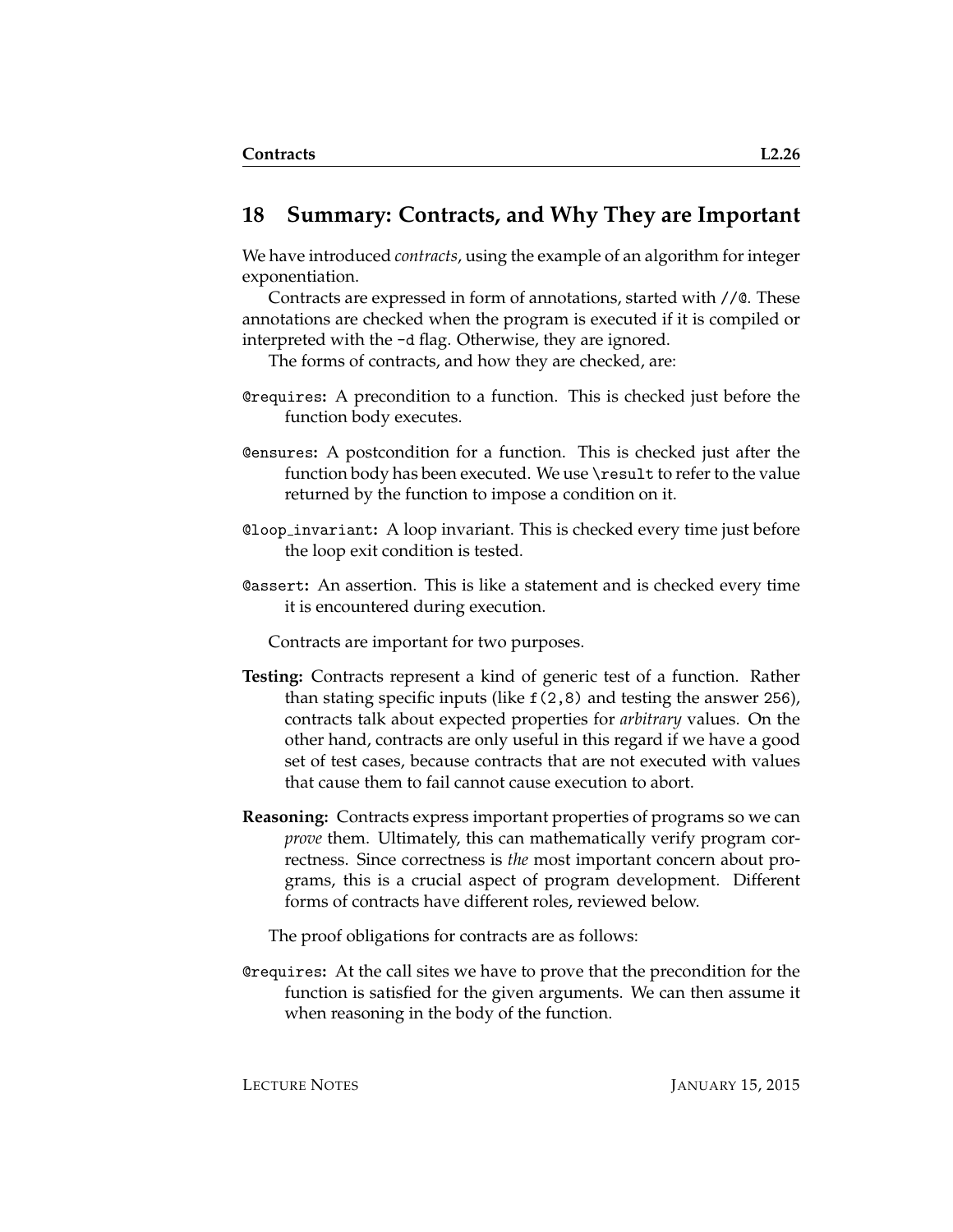@ensures**:** At the return sites inside a function we have to prove that the postcondition is satisfied for the given return value. We can then assume it at the call site.

@loop invariant**:** We have to show:

- **Init:** The loop invariant is satisfied initially, when the loop is first encountered.
- **Preservation:** Assuming the loop invariant is satisfied at the beginning of the loop (just before the exit test), we have to show it still holds when the beginning of the loop is reached again, after one iteration of the loop.

We are then allowed to assume that the loop invariant holds after the loop exits, together with the exit condition.

@assert**:** We have to show that an assertion is satisfied when it is reached during program execution. We can then assume it for subsequent statements.

Contracts are crucial for reasoning since (a) they express what needs to be proved in the first place (give the program's *specification*), and (b) they *localize* reasoning: from a big program to the conditions on the individual functions, from the inside of a big function to each loop invariant or assertion.